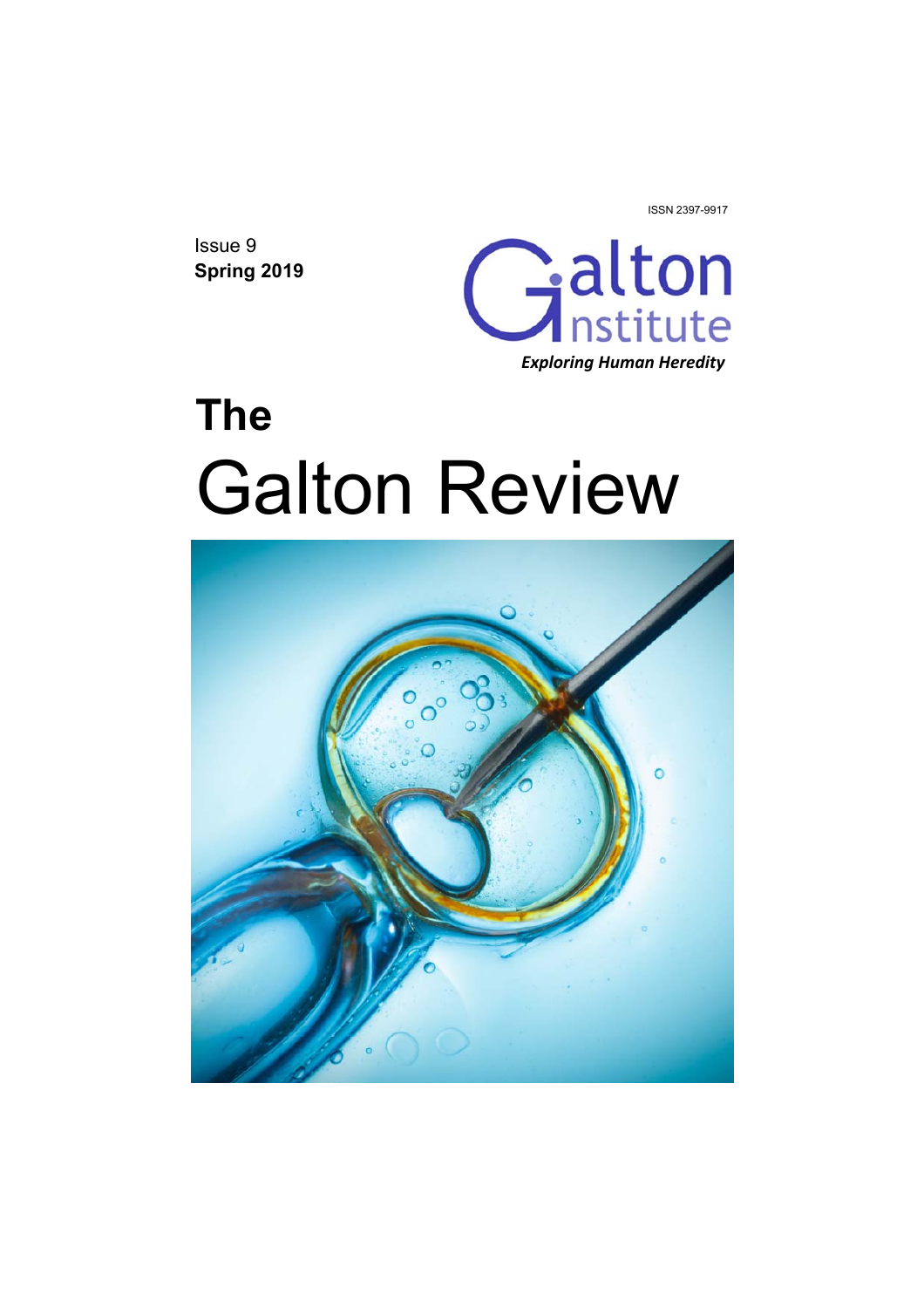# **CONTENTS**

| Editorial                                         | 3               |
|---------------------------------------------------|-----------------|
| The Galton Institute Council                      | 4               |
| My Life in Genetics                               | 6               |
| <b>Obituary: Professor Sue Povey</b>              | 12 <sup>2</sup> |
| <b>Galton Institute Postdoctoral Travel Award</b> | 16              |
| <b>Bridging the Gaps</b>                          | 19              |
| <b>Genetic Alliance UK</b>                        | 22              |
| <b>Mapping Morality in Global Health</b>          | 23              |
| Galton Institute conferences 2019                 | 28              |

**Front Cover Image:** Depositphotos.com

| Published by:                                                   |                            |  |
|-----------------------------------------------------------------|----------------------------|--|
| The Galton Institute, 19 Northfields Prospect, London, SW18 1PE |                            |  |
| Tel: 020 8874 7257                                              | www.galtoninstitute.org.uk |  |
| General Secretary: Mrs Betty Nixon                              |                            |  |
| executiveoffice@galtoninstitute.org.uk                          |                            |  |
| Review Editor: Mr Robert Johnston                               |                            |  |
|                                                                 |                            |  |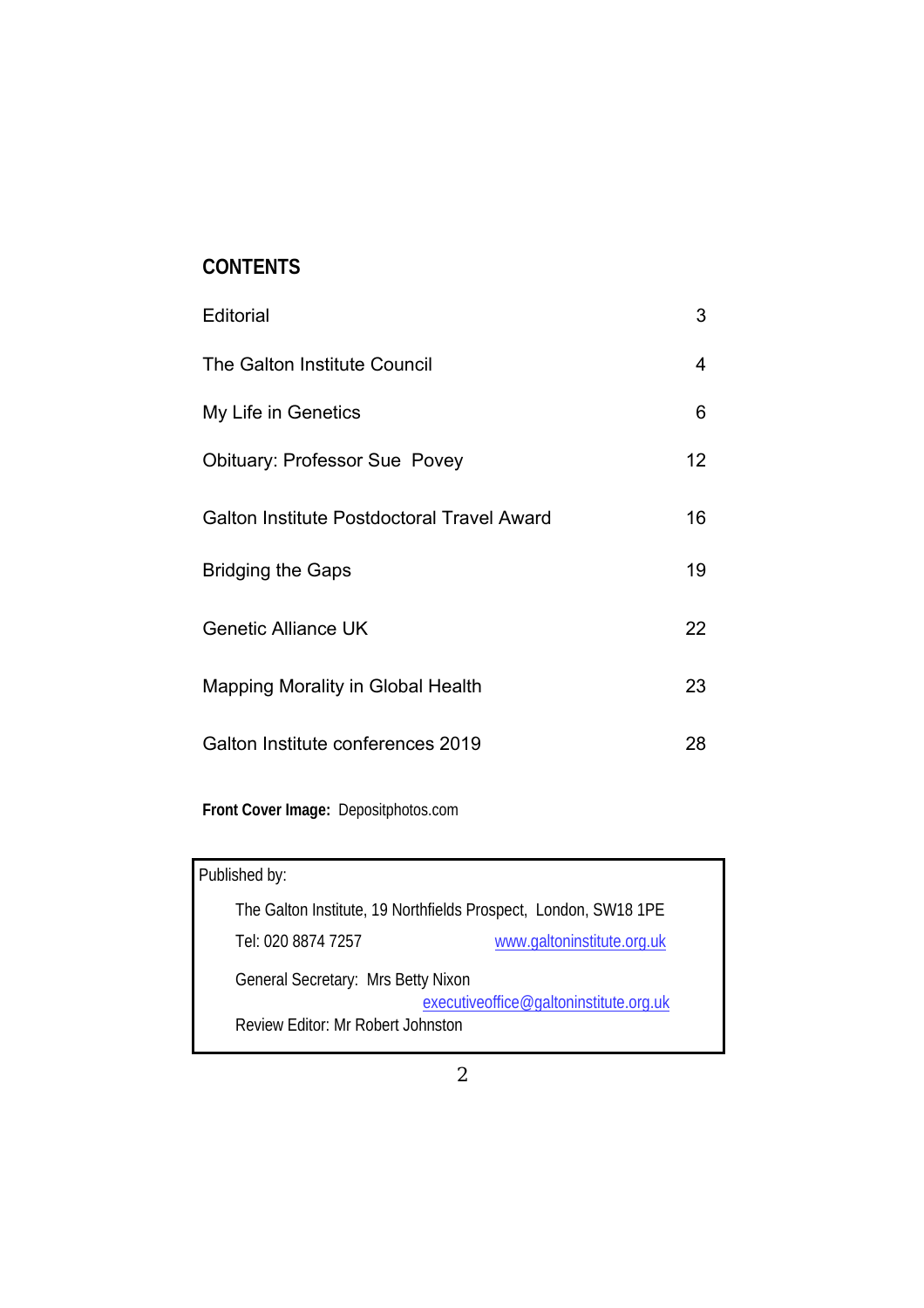# **EDITORIAL**

2019 has so far been a year of considerable upheaval in the UK but here at the Galton Institute we have been trying to continue the good work of previous years and in this issue of the *Galton Review* we will, among other things, be considering the work of Council.

This is a group of talented people with a diverse range of expertise in various fields related to the aims of the Institute. On page 6 is the first in a series of interviews with members of Council in which we find out what has been the driving force in their career and what it is about genetics which fascinates them. The first interviewee is **Professor Philippa Talmud** of UCL, Vice-President of the Galton Institute. Her story makes for absorbing reading.

On page 12, the **President and Professor Dallas Swallow** pay tribute to **Professor Sue Povey** who died in January. Her obituary paints a picture of a talented geneticist with strong principles and obvious charisma. She will be remembered, among many other things, as a major contributor to the Human Genome Project.

On page 16 is the report from **Dr Versha Prakash** from Royal Holloway, University of London, who received the Institute's Postdoctoral Travel Award and went to Denmark to work on genome editing therapies for rare genetic diseases.

We have two major conferences coming up this year. In June, there is the third biennial Teachers' Conference in Manchester with an opportunity for secondary teachers to update their knowledge on various topics ranging from Epigenetics to Bioinformatics. The list of speakers is impressive. Then at the end of October is the Annual Conference at the Royal Society and this year's theme is 'New Light on Old Britons' and we will consider the ancestry of the British population. **Professor David Coleman** has brought together a list of outstanding speakers with the Galton Lecture being presented by **Professor Sir Barry Cunliffe** on 'The Celts in Britain – a romantic fiction?'; it promises to be another exceptional conference.

Details of both conferences can be found on page 28 and if you would like tickets please go to 'Future Events' on our website.

 **Robert Johnston**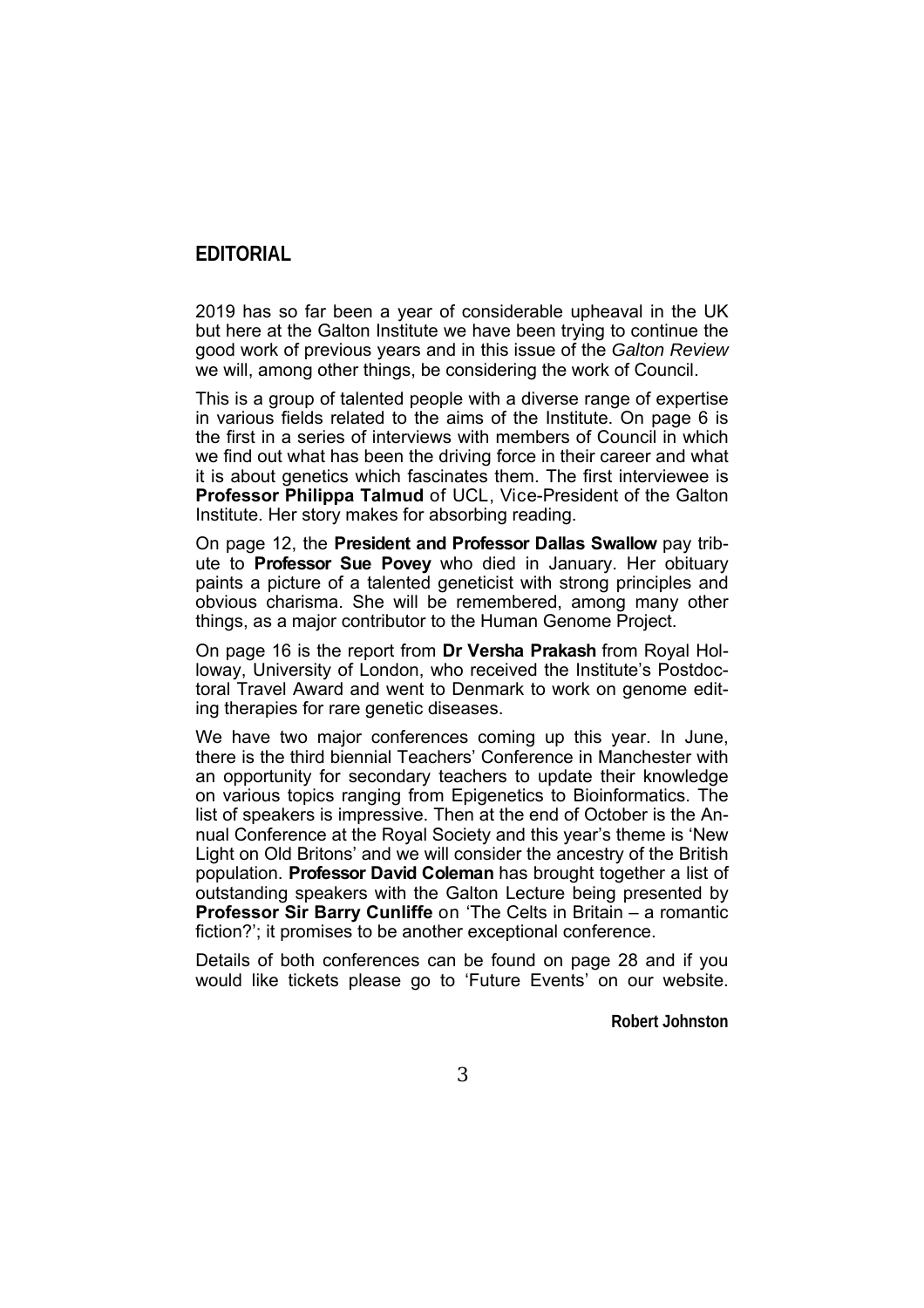# **Galton Institute Council**



Council Meeting 20.3.19.

The Galton Institute Council consists of fifteen Fellows, acting as Trustees, five of whom are officers. The full list of Council members, along with a brief biography of each, can be found on the website. Each member of Council is an expert in his or her own field and is a member of one or two sub-committees dedicated to a particular role.

Council meets three times a year, in March, June and November in the impressive surroundings of the Society of Antiquaries in Burlington House, Piccadilly. Typically, the meetings involve deliberations on finances, membership, past and future conferences, grant applications and publications. Members of Council are also Trus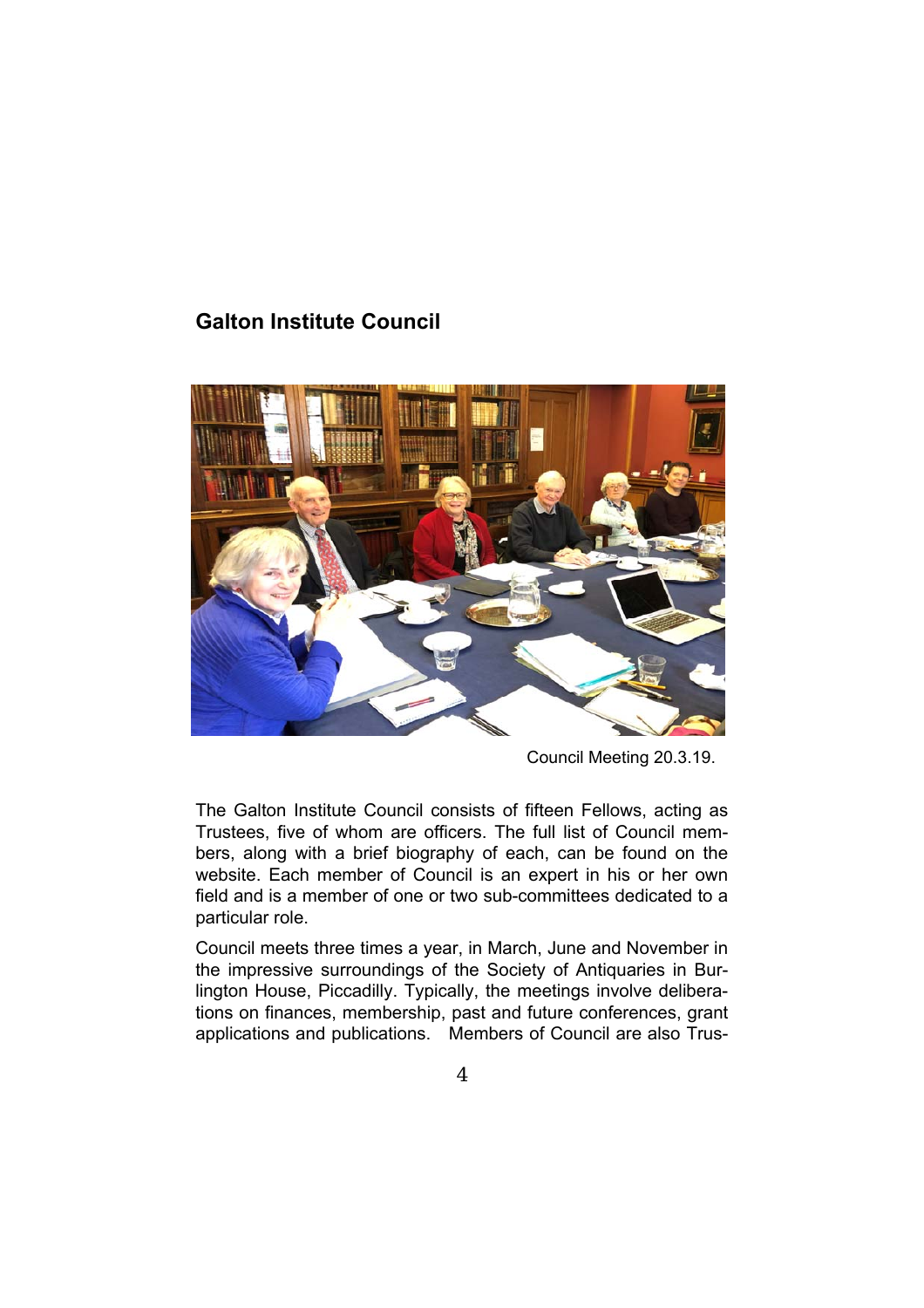tees of the Galton Institute Artemis Trust and responsible for administering the funds of the Trust in accordance with the Trust Deed.

Recently, discussions have also taken place on how to expand our activities to increase public awareness of what we do.

We thought you might be interested to find out more about our Trustees and, to this end, are running a series of interviews with them, the first of which with Professor Philippa Talmud appears on the next page.



Council Meeting 20.3.19.

Picture on facing page: L to R: Professor Veronica van Heyningen, Professor John Beardmore, Professor Dian Donnai, Professor Andrew Read, Dr Lesley Hall and Dr Paul Hurd. Picture Above: L to R: Professor Philippa Talmud, Professor David Coleman, Mr Robert Johnston, Dr Jess Buxton, Professor David Galton, Professor Dallas Swallow and Mrs Betty Nixon.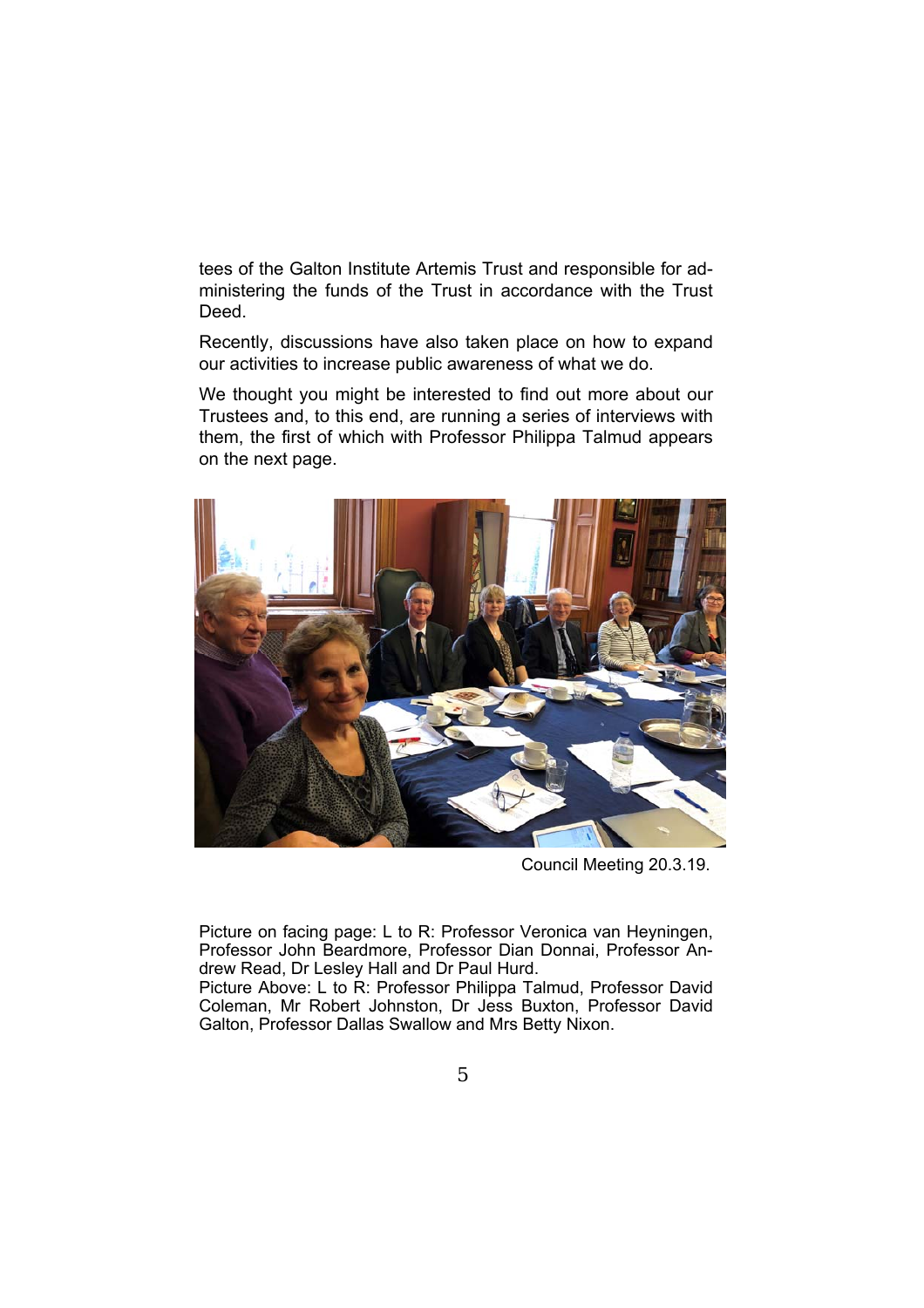#### **My Life in Genetics – an Interview with Professor Philippa Talmud, Vice-President of the Galton Institute**

#### **You grew up in South Africa, what brought you to the UK?**

The Nationalist Party came into power in 1948 so I knew no other system of government, other than apartheid. I came from a family very opposed to the regime, but not actively involved in the struggle against apartheid. Even so, I vividly remember our house being raided by the plain-clothed secret police, a bunch of heavies who went through our house with a fine toothed comb. Luckily the mildly subversive literature that we did have was hidden in a storeroom, which they never found. It is upsetting, even now, to think back to that period, and recall the extent of the discrimination against anyone who did not have a white skin. But apartheid didn't stop there. It penetrated every way of life. As a repressive regime it also restricted all forms of arts and culture and free speech, so living under such a system was extremely oppressive for everyone. It was really dangerous to defy the government and could result in imprisonment and 90 days incarceration without trial! At that time it seemed that the only way change would come about was by bloody revolution. Thankfully this never occurred but it took someone like Nelson Mandela to bring about the peaceful transition. My mother, a single parent by then, encouraged all three of her children to go abroad, as it seemed that South Africa had no future. I graduated with a BSc (Hons) from University of Cape Town and like many of my contemporaries I left immediately for the UK, with plans to study for a PhD. I registered at UCL to work with Professor Dan Lewis who had managed to get funding for me from the Wellcome Trust.

#### **What was it about Human Genetics that convinced you to move into this field?**

It was some time into my career that I changed to work on Hu-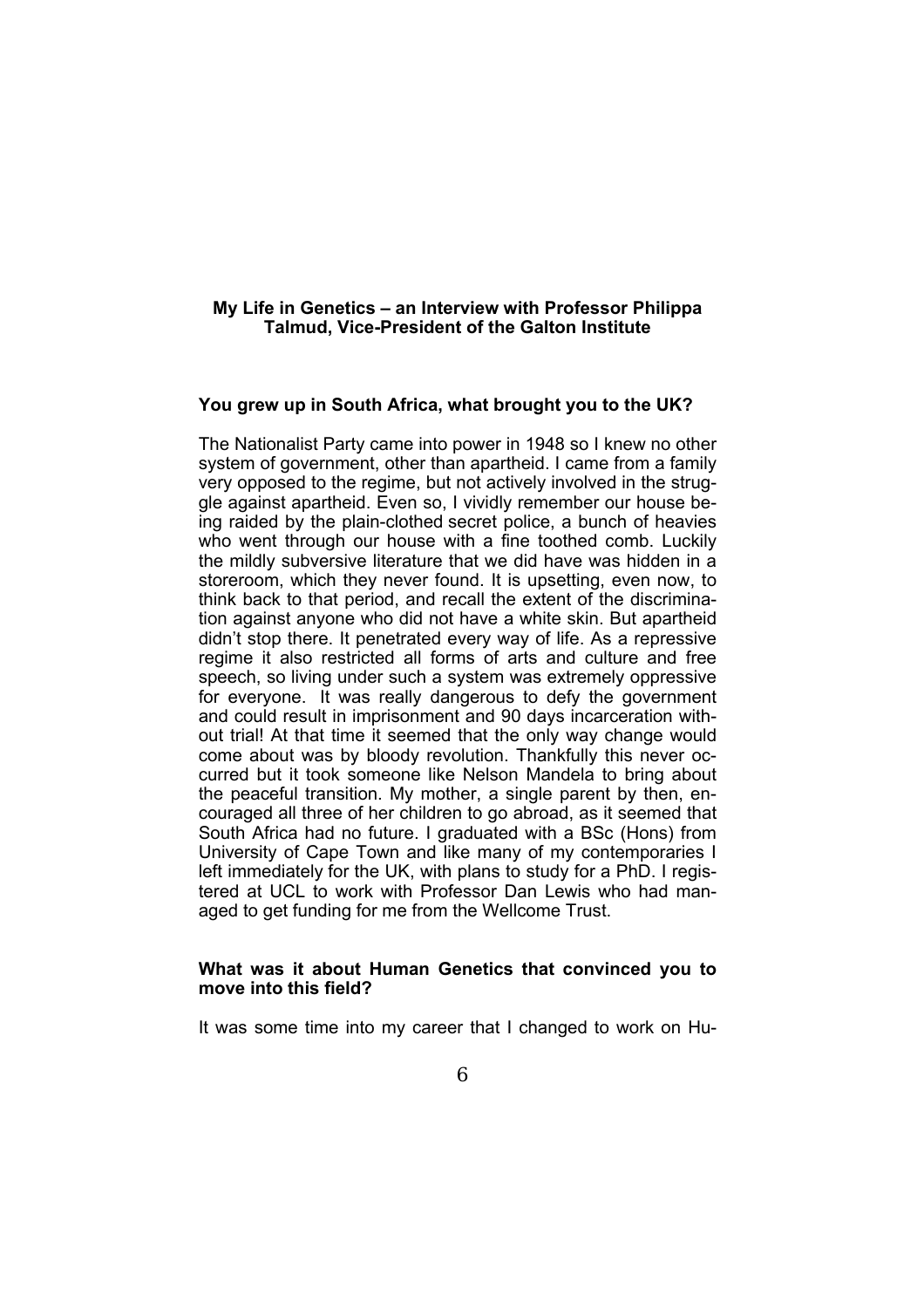man Genetics. When I first thought of doing a PhD the research that excited me most was in microbial genetics, particularly fungal genetics. Fungi such as *Coprinus lagopus*, the organism that formed the basis of my research, was an excellent test organism because of the monoploid and diploid phases in its life cycle, and the fact that the reproductive cycle was so short, so experimental results were obtained quickly. My research was related to ageing and examining mutations that could be introduced into the organism by replacing naturally occurring amino acids that are essential for growth, with synthetic amino acid analogues that affected the reliability of DNA synthesis and repair. But after more than 10 years working in the field (and my best paper being published in Nature!) I started to get restless, and I decided to make a move. Human Genetics had changed a great deal from the days of family pedigree studies and lod scores, to the 'new genetics' using DNA variants as genetic markers in either population or family studies. I basically had to retrain, learning how to do a Southern blot and how to pour sequencing gels, a steep learning curve! After a short spell working on Brittle Bone Disease I started working on the genetics of heart disease.

#### **What areas of Human Genetics have you been involved with at UCL?**

In 1983 I went for an interview to work with Steve Humphries at St Mary's Hospital Medical School. Steve's lab was working on heart disease, from two points of view. Firstly Steve had a special interest in the monogenic dominant disorder Familial Hypercholesteroleamia (FH) (for which Brown and Goldstein were to receive the Nobel Prize in Medicine or Physiology in 1986), but the lab also researched the more common form of heart disease, which was considered to have both polygenic and environmental determinants.

In 1991 the lab moved to UCL, before an interim period at the Sunley Research Centre, at Charing Cross Hospital. So essentially all my research at UCL over the last 25 years has been in the field of heart disease. From the start I studied genes involved in cholesterol and triglyceride metabolism, namely genes determin-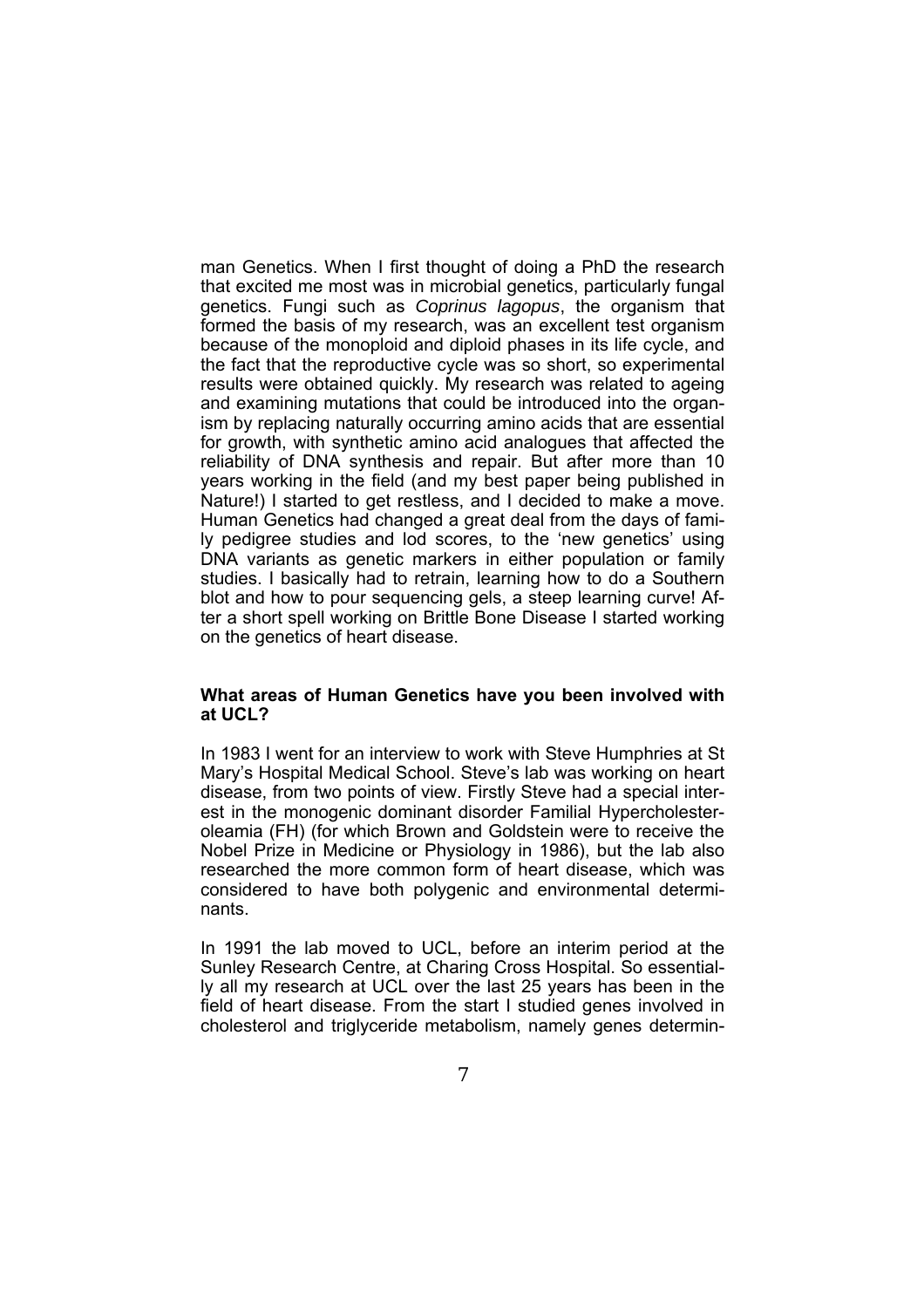ing the apolipoproteins, enzymes and receptors involved in these pathways. Using common genetic variants we carried out association studies of healthy individuals identifying common variants that showed statistically significant differences in cholesterol or triglyceride levels. However, association *per se* was not enough to confirm causality, and together with co-workers we carried out functional studies on specific genetic variants to validate that these genetic associations had a sound functional basis. The variants we tested were in gene promoters, signal peptides or affected enzyme activity or receptor binding sites. A more difficult aspect of the research was to examine potential environmental exposures that could affect heart disease risk, so as to get a more complete picture of this multifactorial disease. The obvious factors were smoking and alcohol intake, and we published several papers looking for smoking-genotype interactions. Unfortunately, data on environmental measures is less accurate than genotype as it often relies on questionnaire data filled out by study participants, which are notoriously inaccurate. A better measure would have been of blood levels of smoking or alcohol by-products.

#### **What has been the main focus of your work in recent years?**

Our research was influenced by two major breakthroughs in technology. Firstly the development of gene chips that made it possible to examine anything from a few hundred to a million genetic variants in a single sample in one experiment, and secondly, the genome wide association studies (GWAS), looking at association of genetic variants evenly spaced across the whole genome. Furthermore, UCL was particularly fortunate in having several large population studies of healthy individuals who had been followed for anything from ten to fifty years, with rich data on disease status, and biochemical and life style information. These included the Whitehall II study of civil servants, the two large birth cohorts, and the Northwick Park Health Study of individuals drawn from GP practices across the UK. Together these provided us samples from more than 17,000 individuals with long time follow up data.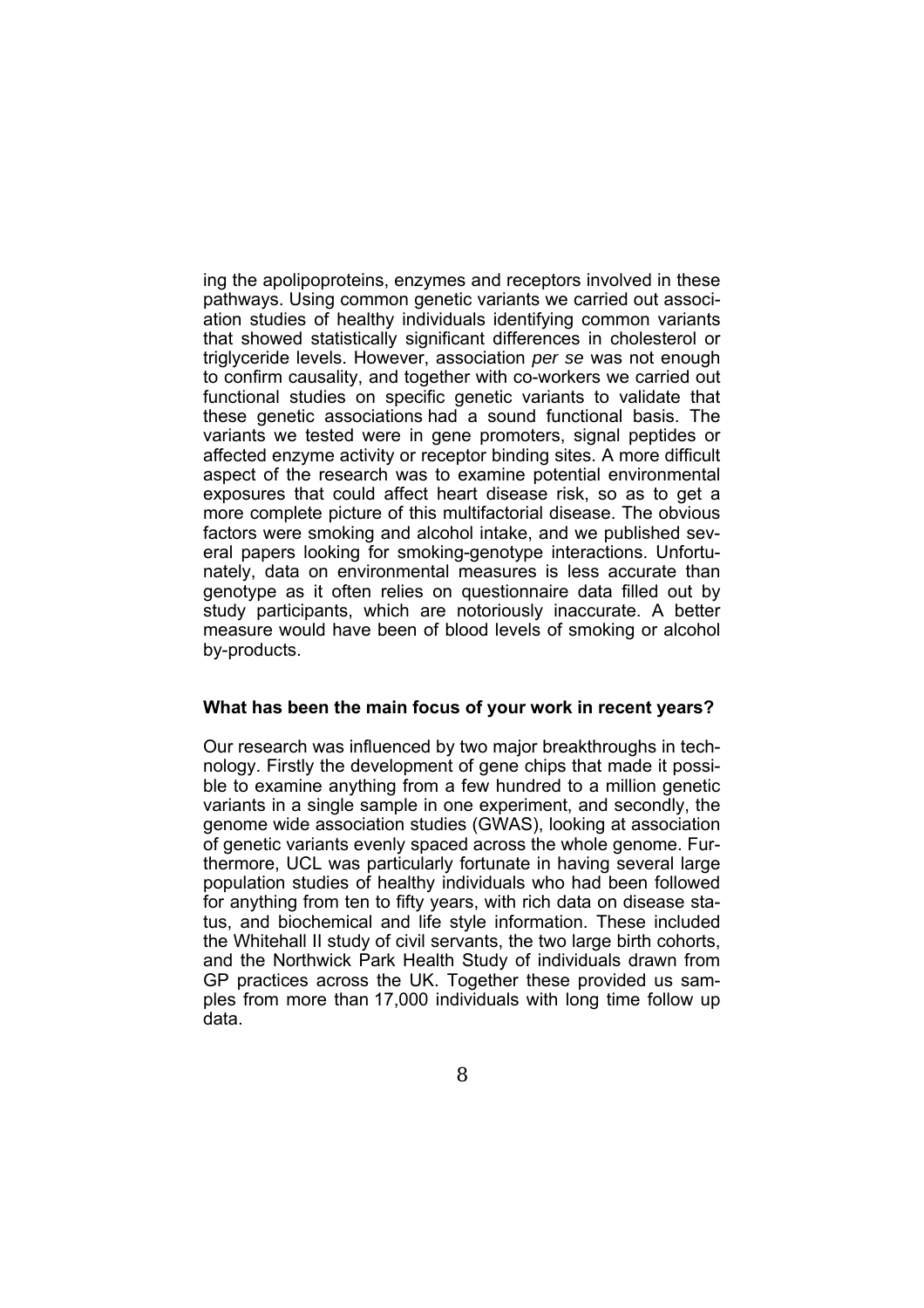Another big breakthrough came in the form of the development of statistical algorithms to study such big data. The change for us was huge. Prior to this we had worked primarily on our own, researching a few genes at a time with occasional collaborations. Suddenly this all changed and collaboration became the name of the game. And so we embarked on an extremely exciting time with very lively weekly meetings with colleagues from several different UCL departments brain-storming the huge amount of data that became available from a 50,000 SNPs (single nucleotide polymorphism) in these 17,000 samples. This was an extremely productive, exciting and rewarding time with many novel association found and subsequently confirmed by replication in other study samples, The results from the Wellcome Trust coronary heart disease (CHD) GWAS was published soon after and shocked the heart disease community by identifying a completely novel gene of unknown function as the biggest CHD GWAS hit. We could now include these variants in our studies. The beauty of this period for me was that we all were so involved in the research. The study of many variants at one time led to the development of a gene score to determine the combined effect of inheriting several of these risk/ protective CHD alleles.

In addition, one of the conundrums of FH, the monogenic form of heart disease that the lab had worked on for many years, was that although mutations in three genes had been identified as disease-causing, they could only account for disease in  $\sim$  40% of patients. Using this new gene score approach, combining data of the top ranking LDL cholesterol level variants, we were able to show that at least 80% of those with clinical FH but with no mutation had, in fact, co-inherited these risk alleles and had a polygenic, and not monogenic, form of hypercholesterolaemia.

Subsequently as data pooling led to larger and larger studies and international collaborations with often as many as 500 coauthors per publication, the research was taken over by a few key individuals, often from abroad, and the excitement, involvement and hands on analysis faded. My retirement coincided happily with this period.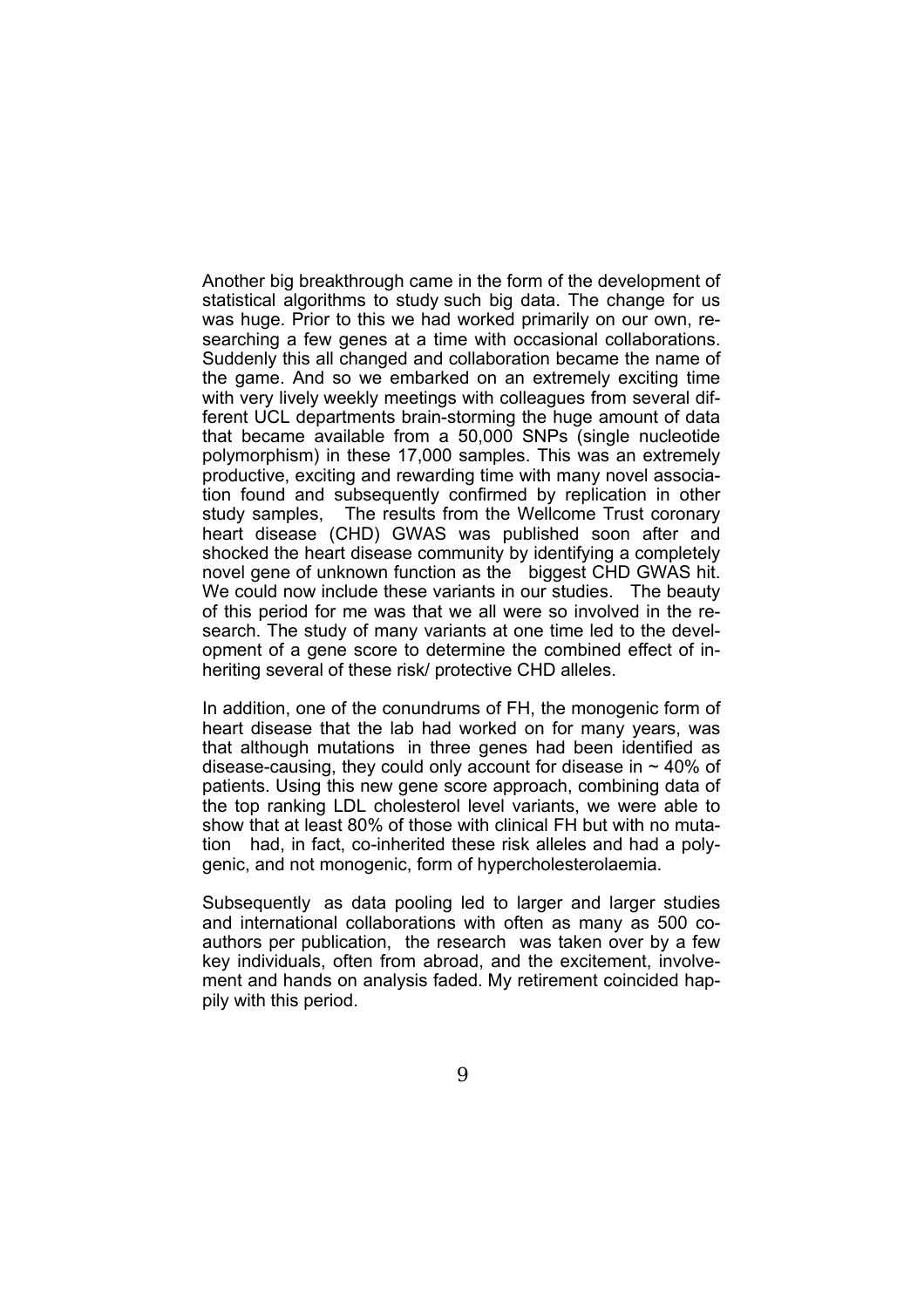#### **Which colleagues have had the greatest influence on your work?**

When I joined Steve Humphries at St Mary's, Professor Bob Williamson was head of department. Bob was a slightly controversial figure but he ran a department that was open and casual, while still demanding very high standards of researchers. Bob's legacy in Human Genetics influenced many labs, as his colleagues and students went on to head genetics departments in the UK and abroad based on Bob's ethos. Steve Humphries was one of these and I think that Steve ran a lab that was stimulating and at the same time was extremely supportive, resulting in a great productive atmosphere to work in, which I have always felt was important.

Another person who influenced the way I think about research, but who I only met late in my career is Professor Uta Frith. Uta is a developmental psychologist working in cognitive neuroscience at UCL. When Uta became an FRS she decided to make use of the Royal Society as a place for women to network and she started the 'Science and Shopping' group. It was a monthly get together of women from all branches of science who would meet and chat about anything from their scientific interests to child care and even shopping!! Uta taught me the importance of networking, but also the value of mentoring and helping younger students and colleagues with career development.

#### **What do you consider to have been the greatest achievements in Human Genetics in your time?**

There have been several key developments that have made ground breaking changes that influenced my research particularly, and also moved the whole field forward. The first I think was the development of the Polymerase Chain Reaction which enabled geneticists to study small, discreet fragments of DNA for variant analysis or cloning etc. Then the functional studies such as luciferase assays for promoter investigation and the yeast two hybrid system which enabled us to look at protein DNA interactions. The SNP chip and whole genome scans radically changed the way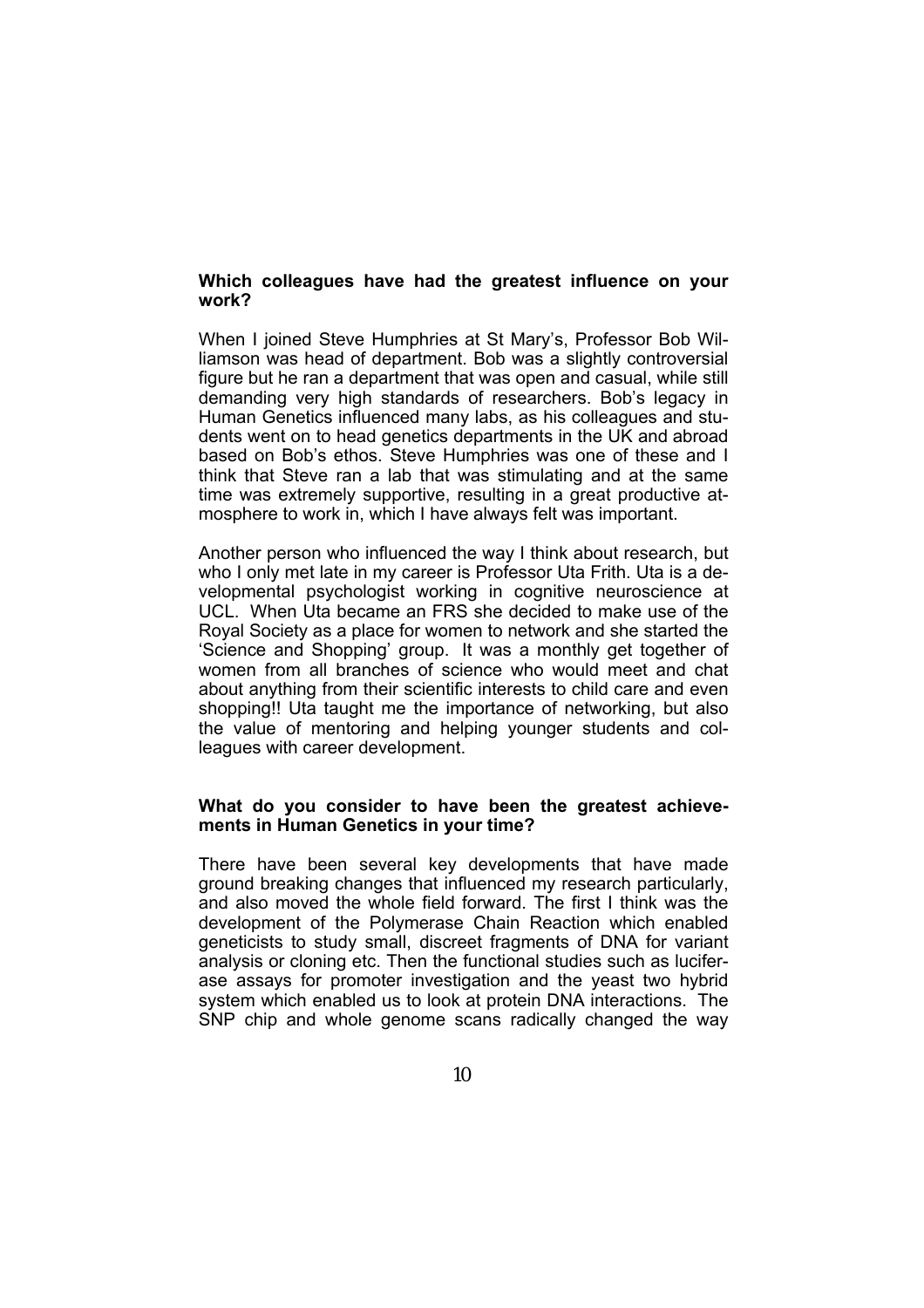population genetics could be studied and identified potential new drug targets. Then shortly after came high throughput sequencing which has identified many novel genetic variants. Together with development of statistical algorithms for analysis of big data, this has revolutionised disease research. What might prove to be the biggest breakthrough is the development of gene editing using CRISPR/Cas9 which is on the verge of clinical trials to correct mutations in monogenic diseases. Human Genetics is poised to see the benefit of this major breakthrough on a very wide range of diseases including cancers.

#### **What do you think will be the greatest challenges for geneticists in the coming years?**

Whole genome sequencing has led to the identification of hundreds of novel genetic variants. Many of these are clearly functional but there still remain even more that are defined as 'variants of uncertain significance'. In order to use these in family studies, to identify family members at risk of the disease, it is essential that their functionality be determined. This is a major task ahead. Then of course the introduction of gene editing in a therapeutic setting opens many ethical and scientific questions.

#### **What role has the Galton Institute played in furthering research into Human Genetics?**

In my mind the role of the Galton Institute is to promote knowledge dissemination. The annual Galton Institute meeting, held at the Royal Society, brings world renowned researchers together to discuss their ground breaking work on a wide range of topics. The Galton Institute small grants enable many smaller meeting on various aspects of genetics to be held. We help fund at least 8-10 meetings a year, which is important for the exposure of results and ideas. Through the Genetics Society we support students who want to attend major meetings abroad which they would not have funding to do otherwise. So I think the Galton Institute fills a niche not filled by other charities.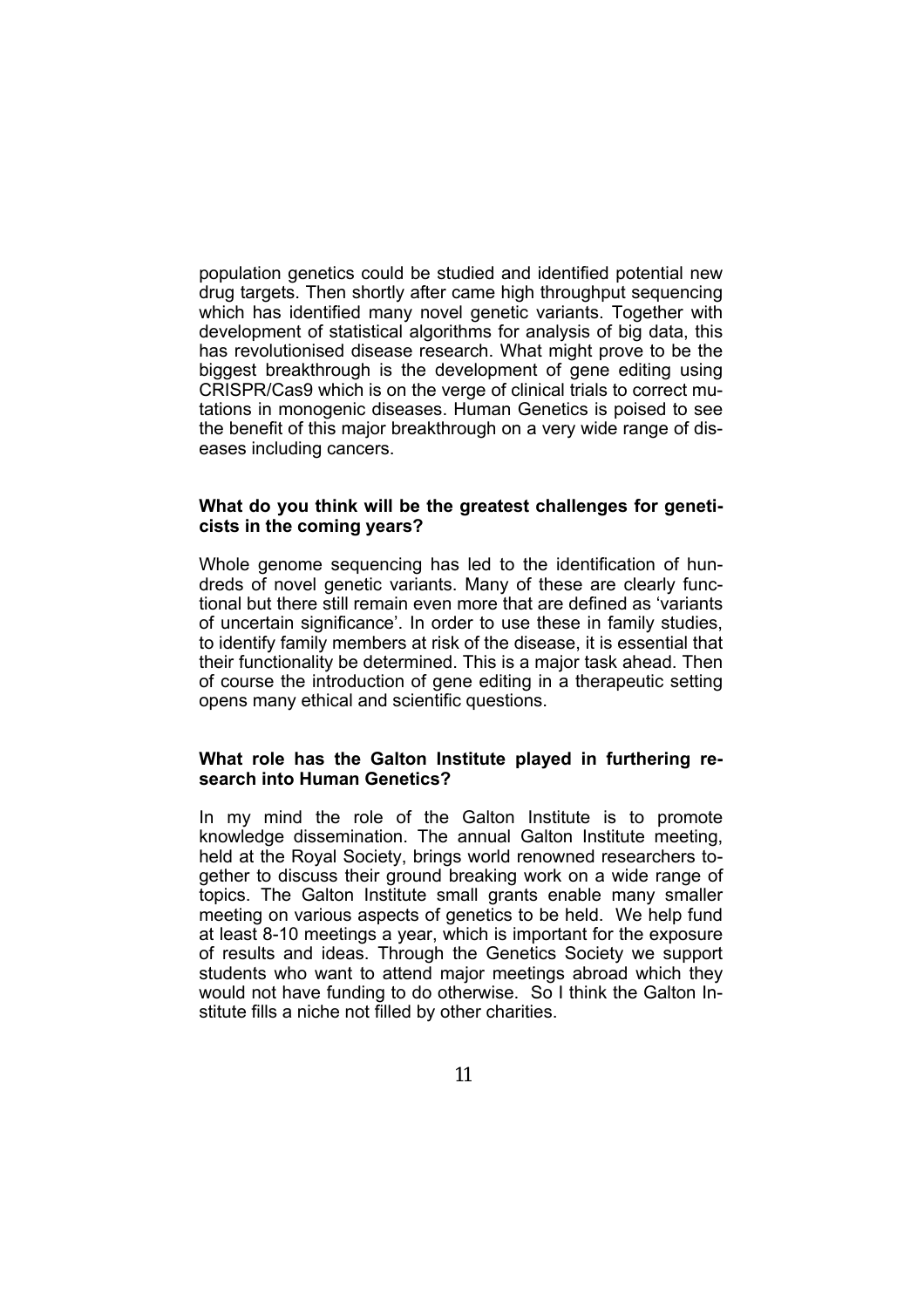#### **Finally, please tell us one thing about yourself that is not widely known.**

Before moving to the field of human genetics, I considered giving up research. I had reached an impasse. So in 1980-81 my then husband and I, with our two small children, went to live in the South of France for nearly a year. I have always felt that work-life balance was important and I wasn't happy with the way my life was going. This might have been a cop-out but it was an idyllic time, although not exactly providing an answer to my professional dilemma! When we came back to the UK and I had my third child, I was at a loss what to do. I seriously considered going to study medicine. It had always been on my mind, but the idea of going back to study for a further 5 years didn't sound all that appealing with three young children. A friend put me in touch with Bob Williamson who had connections with labs working in Human Genetics in London and through him I started the next phase of my career in Human Genetics, and ultimately CHD research. The result led to an exciting, and extremely worthwhile career in research.

#### **OBITUARY**

#### **Margaret Susan Povey, Human Geneticist, born 24 April 1942; died 11 January 2019**

Molecular geneticist and member of the Galton Laboratory, who was a leading contributor to the Human Genome Project

In 2003 the Human Genome Project (HGP) published the complete sequence of human DNA. Sue Povey, who has died aged 76, contributed greatly to this international collaborative project with her team at University College London, her work as a molecular geneticist having started much earlier, in the late 1960s. She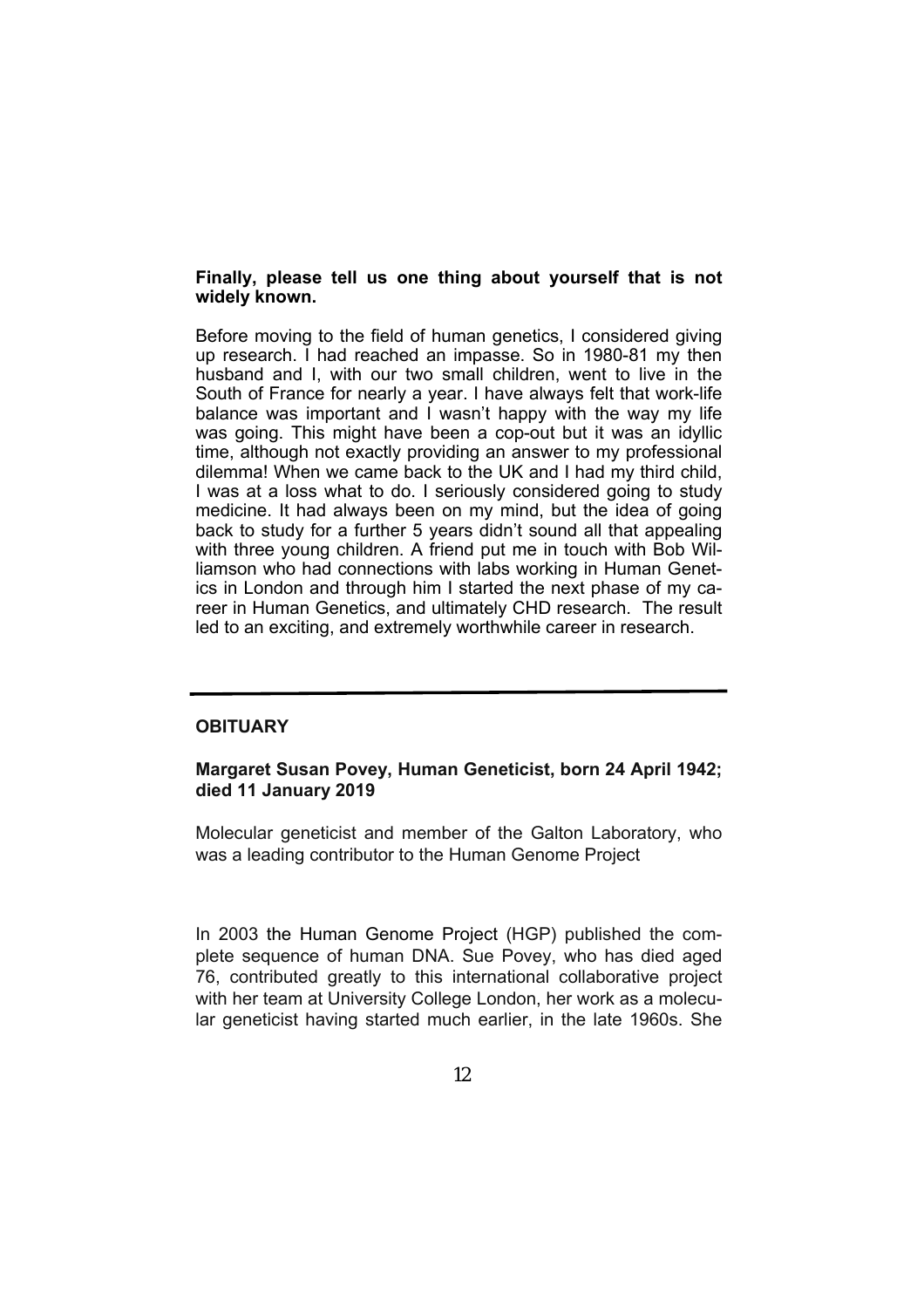was motivated throughout by a strong interest in people and disease.

At the outset she exploited newly developed enzyme detection systems that revealed differences between individuals and among species, allowing her to solve a number of longstanding puzzles. One was mapping the chromosomal location of human genes, initially by family studies, which use inheritance patterns across the generations, like Gregor Mendel's pioneering work, to identify closely linked genes. Later mapping used human-mouse hybrid cell culture. She co-authored more than 60 gene-mapping papers (several with us) before the human genome was fully sequenced. The exponentially growing chromosome maps provided critical landmarks for speedier mapping with new DNA technologies, which Sue was quick to adopt.

A remarkable early achievement, initially with enzyme technology, subsequently with DNA, was her contribution to the understanding of the origin of two types of gynaecological tumours: hydatidiform moles, products of abnormal conception with unbalanced paternal chromosomal contributions, and ovarian teratomas, which arise as a result of faulty egg development. More mundane, but extremely practical, was the recognition, through genetic marker analysis, that many cell lines used for research had been taken over by other fast growing cancer cell lines, such as HeLa. Sue was also able to link her own niece's liver disease, which took her life at the age of 13, to deficiency of alpha-1 antitrypsin. Sue went on to contribute significant research in this area, and also delivered early molecular diagnostics to other families.

As DNA technology advanced, the pace of disease-gene mapping accelerated. Sue attended and contributed to every Human Gene Mapping Workshop between 1975 and 1991. Her early work in this field made her appreciate the vital need for precise gene naming and annotation. She took over from Phyllis McAl-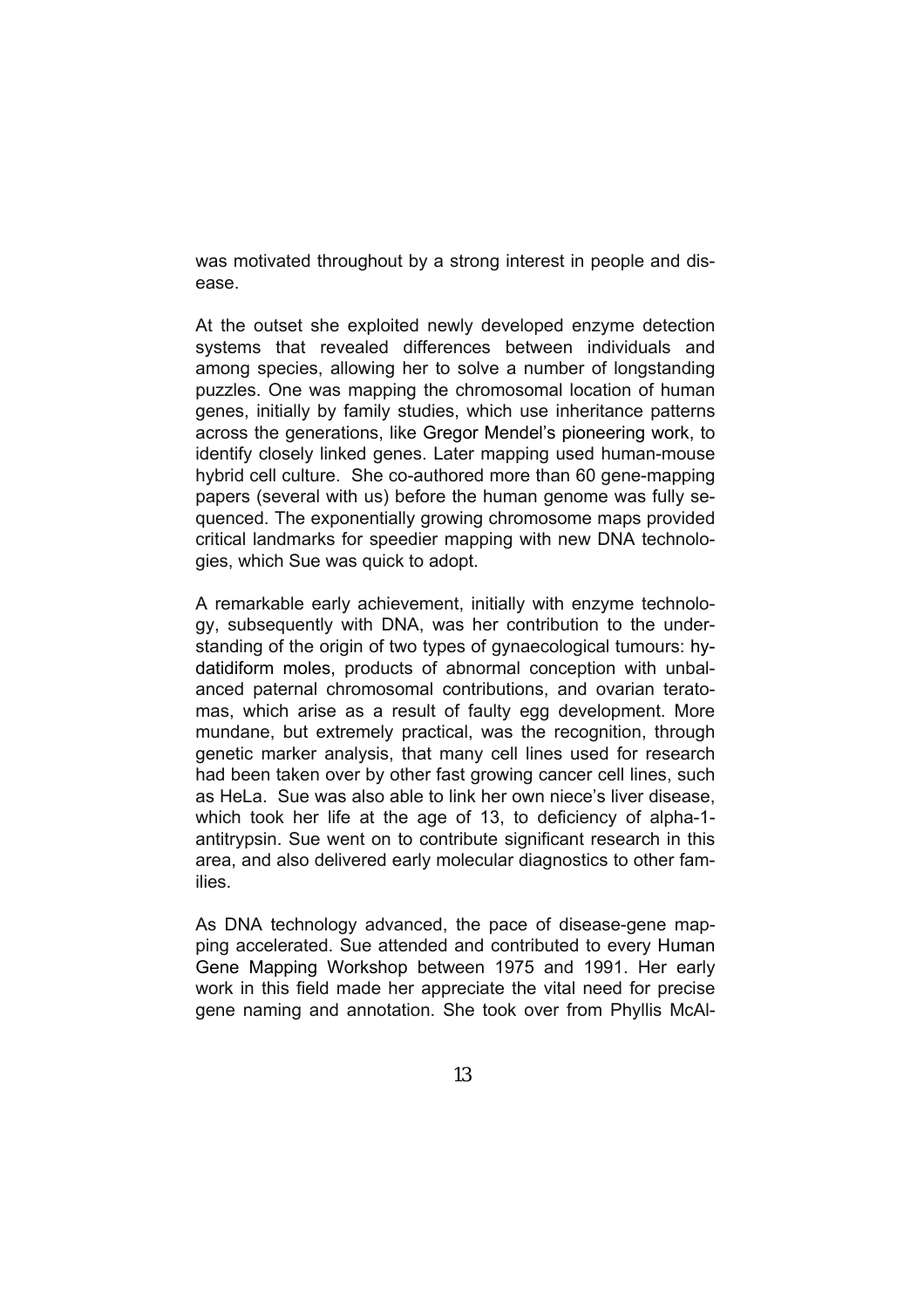pine as chair of the International Human Genome Organisation (HUGO) gene nomenclature committee in 1996, continuing until her official retirement in 2007. Repeated success in obtaining US and UK funding enabled Sue to build up a team of postdoctoral researchers and programmers for gene-naming during the incredibly intensive, but exhilarating, time of the HGP.

After establishing maps with some genes assigned to each chro-

mosome, work began on searching for the positions of disease-associated genes. In 1985 Sue began to map the complex disease tuberous sclerosis (TSC). She soon succeeded in linking TSC to the ABO blood group, which in turn was assigned to chromosome 9. However, further analysis showed that the disease in some families mapped to chromosome 16. The race was now on to identify two different TSC genes. Although Sue was aware of internation-

al rivalries, she was always ready to



Professor Sue Povey\*

collaborate, so her group was one of eight different labs that, in 1997, co-authored the paper identifying the gene on chromosome 9. As diagnostic results accumulated, she set up and managed the TSC variation database, an invaluable international resource for interpretation of molecular genetic results, and remained involved until her death. In recent years she made massive contributions to developing ethical guidelines for maintaining confidentiality while also allowing genetic disease data to be shared for the benefit of other patients, diagnostics and research.

**\****Image: Wellcome Trust History of Modern Biomedicine project*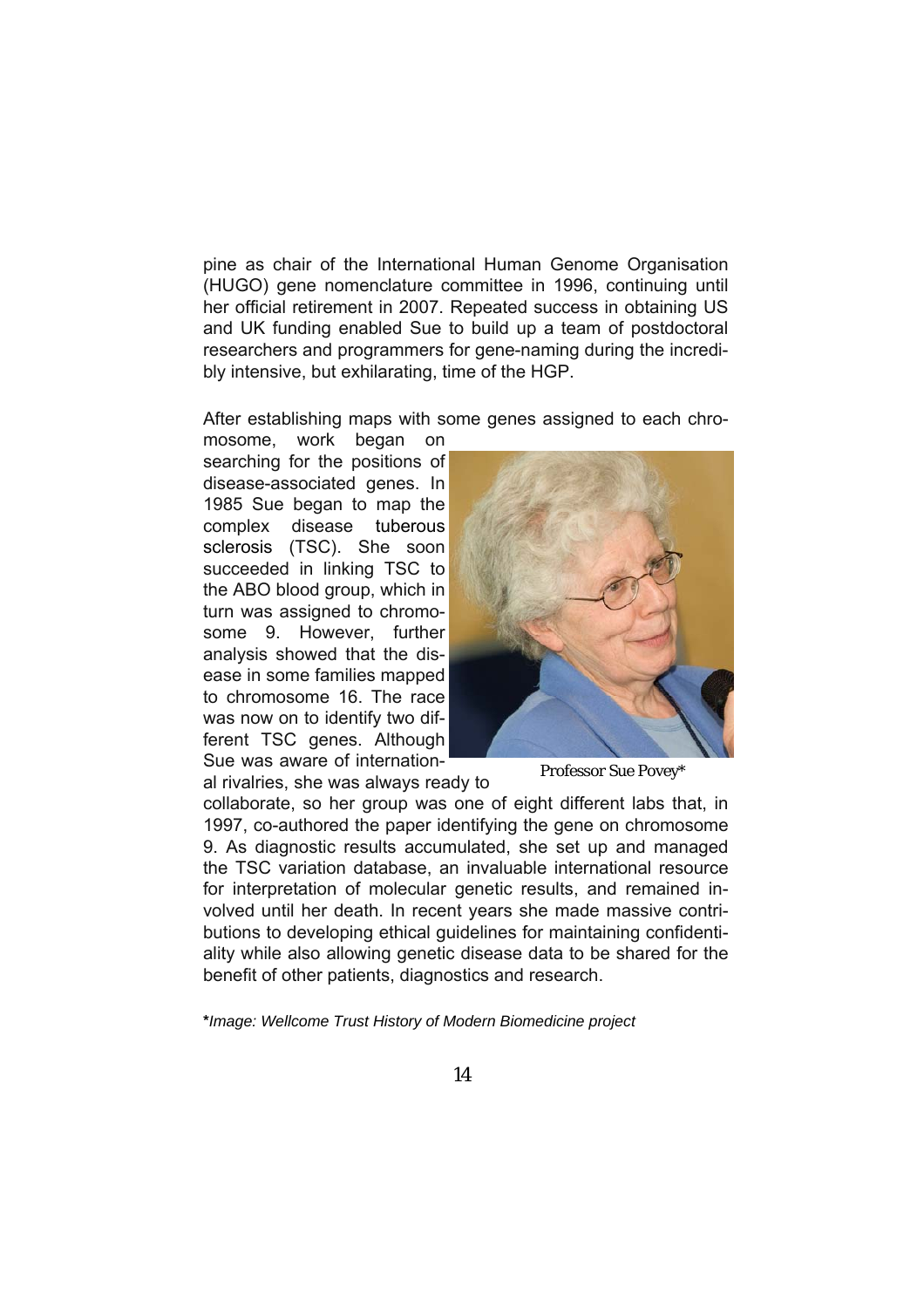Born in Leeds, Sue was the daughter of Jack Povey and his wife, Margaret (nee Robertson). Jack was an RAF intelligence officer during the Second World War, who went on to set up the physics department at St Michael's College, now Mount St Mary's Catholic High School, in Leeds. Margaret was the first woman to graduate from Leeds Medical School, becoming a paediatrician and running a maternity hospital in Leeds. From her, Sue gleaned that women can pursue any career they wish, but should avoid learning to sew. From Notre Dame Collegiate School in Leeds, she went to Girton College, Cambridge, and in 1964 graduated in genetics. Three years later she qualified in medicine at UCL. After clinical training in Liverpool and Huddersfield, she spent a year with the Save the Children Fund in Algeria.

Her decision to become a research scientist was triggered by an earlier overland trip to India, which yielded her first paper on the genetics of leprosy, and by a stint in the laboratory of the renowned human geneticist Harry Harris, whose group at the MRC Human Biochemical Genetics Unit at UCL she joined as a staff member in 1970. She remained at UCL for the rest of her career, becoming Haldane professor of human genetics in 2000.

Unassuming at first sight, Sue could be fierce in defence of her principles, taking on a whole committee if necessary. To enable her staff and students to attend international meetings, she would often travel at very low cost herself. Several of her students, many of them women, are now professors or in leading professional roles. Holidays were generally extensions of work trips to interesting countries where she could walk and enjoy the fauna, flora and terrain with colleagues.

Sue is survived by her brother, Phil, and nephew, Ian.

## **Veronica van Heyningen Dallas Swallow**

*A version of this obituary previously appeared in The Guardian, to whom we are grateful.*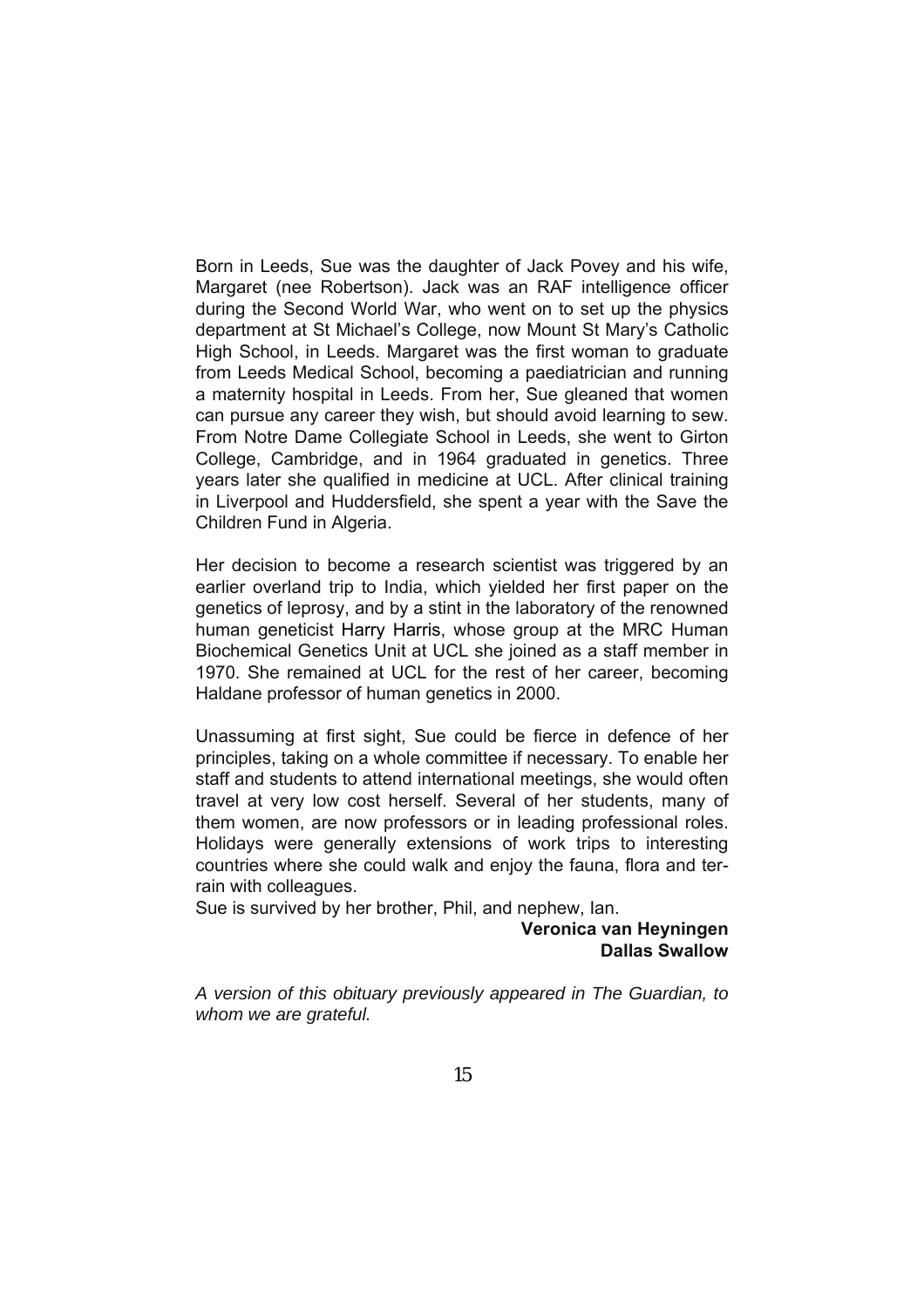#### **Galton Institute Postdoctoral Travel Award 2019 Report**

#### **Research project: Development of CRISPR/Cas genome editing as a treatment for Ataxia Telangiectasia** (**www.actionforat.org/crispr/**)

My research is focused on developing genome editing based therapies for the genetic disease called Ataxia Telangiectasia (A-T). A-T is a rare disease caused by defects on the ATM gene. The ATM gene is responsible for producing the ATM protein, lack of which causes neurodegeneration in the cerebellum, immunodeficiency and a high risk of cancers. Currently, there is no cure for A-T.

The question that I am trying to address in my research is whether repair of the faulty ATM gene using CRISPR-Cas genome editing is capable of restoring the protein deficiency, especially in human haematopoietic stem cells (HSCs) that have the potential to form an entire immune system. If feasible, this approach could be beneficial in alleviating the immunodeficiency aspect of A-T. HSC genome editing has already seen success in various other diseases including sickle cell disease, haemoglobinopathies and some forms of severe combined immuno-deficiencies

So far into my research, I have carried out genome editing of the ATM gene in cells taken from A-T patients. However, the cell types of importance are human blood stem progenitor cells (CD34+ cells). Human CD34+ cells can be purified from the umbilical cord blood that is donated by mothers soon after childbirth. These cells are extremely resourceful but they are difficult to obtain, grow, and require use of specialized reagents and expertise. These cells are also very expensive, if purchased commercially.

In order to learn how to purify and to carry out genome editing in CD34+ cells, I chose to work with Dr Rasmus Bak. Established as a Fellow at Aarhus Institute of Advanced Studies and an Associate Professor at Aarhus University in Denmark, Dr Bak is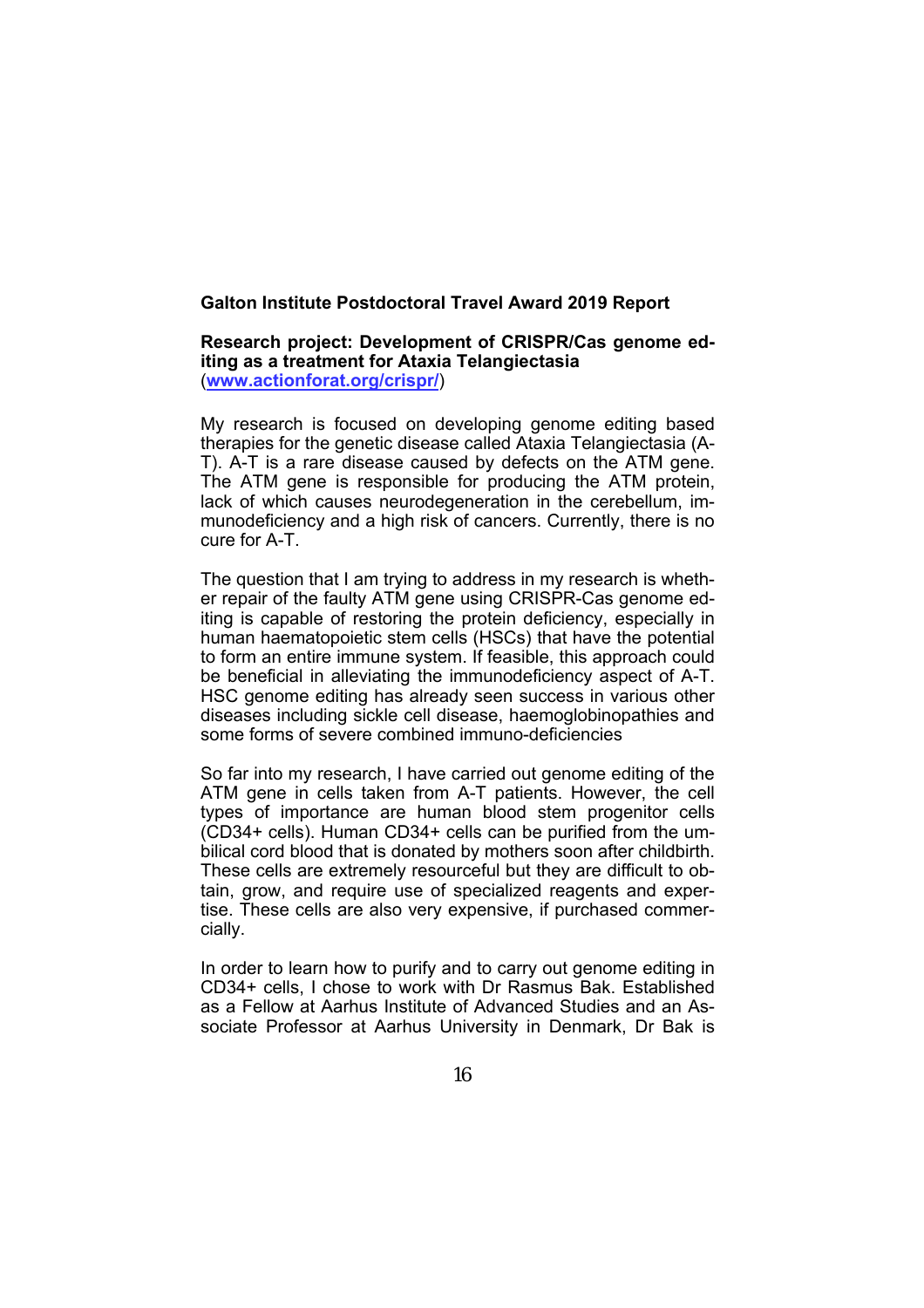renowned for his research experience in developing and applying novel strategies for genome editing in human cells. In the past few years, Dr Bak has developed tools to carry out highly efficient and robust genome editing in human blood stem cells.

The two primary goals of my visit were:

- To learn how to purify the cells from fresh umbilical cord blood. I had the opportunity to observe this procedure in the lab with a trained research technician who routinely carries out this procedure. It is demanding and time consuming, lasting approximately 5-6 hours. This was carried out using a specialised commercial kit, handling and preparation of which is critical to ensure optimal results. I now understand the requirements for processing and handling umbilical cord blood to purify viable stem cells.
- To carry out genome editing in CD34+ cells. I had the opportunity to follow through an entire week-long genome editing experiment. The experiment was carried out by a postdoctoral researcher, who has extensive training and experience in working with purified CD34+ cells. I had the chance to follow through their optimised protocols and data analysis methods. All of these methods are directly applicable to my research.

Apart from the planned experiments, I also had the opportunity to participate in an on-going *in vivo* genome editing experiment involving the use of laboratory mice. I worked alongside a senior researcher who had extensive experience in animal work. I learnt how to dissect mice and prepare samples to analyse the outcomes of genome editing using flow cytometry and droplet digital PCR. Although not part of my existing project, genome editing in A -T mouse models will form the next stages of my current research.

Apart from lab work, I had a chance to present my research in a seminar where I received constructive feedback and several improvisations for my work.

Overall, my visit was very fruitful. Most importantly, I had a chance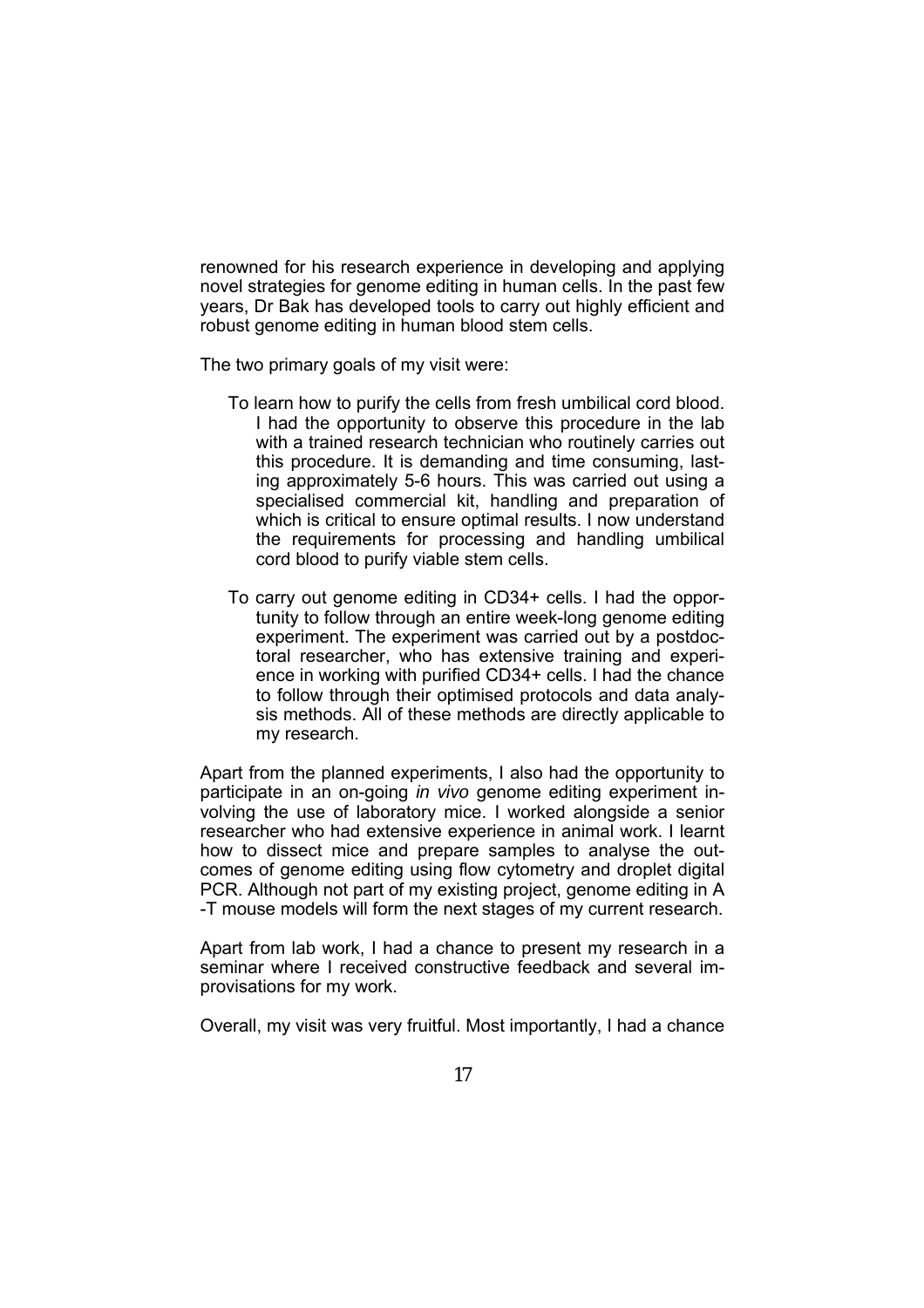to work as part of an inspiring and thriving research group, with whom I can consult throughout the project. I am confident that using the techniques learnt in Dr Bak's lab, I can now progress to edit *ATM* in wild-type CD34+ cells and then we shall try to obtain very rare *ATM*-mutated cells from patient-derived umbilical cord cells for comparison.

I am very grateful to Dr Bak and his research team for being so generous with their time, expertise and hospitality and I thank the **Galton Institute** for making this research visit possible.

> **Dr Versha Prakash Postdoctoral Research Associate, Royal Holloway University of London**

# **Postdoctoral travel grant**

The Galton Institute is seeking applications for our postdoctoral travel grant, available to outstanding postdoctoral researchers, normally within 6 years of receiving a doctoral degree, working in the field of genetics.

The Fellowship, which is up to £6,000, aims to support visits to carry out research into aspects of human inheritance in laboratories abroad 'to enrich the research experience and help develop the scientific career of the Fellow'. The duration of the Fellowship needs to be well justified and requests for up to 6 months will be considered. Applications will also be considered for attendance at advanced, intensive, high quality laboratory-based courses, e.g.: at Cold Spring Harbor, Woods Hole and similar centres.

Full details of the grant can be found on our website at: **http://www.galtoninstitute.org.uk/grants/galton-institutepostdoctoral-travel-grant/**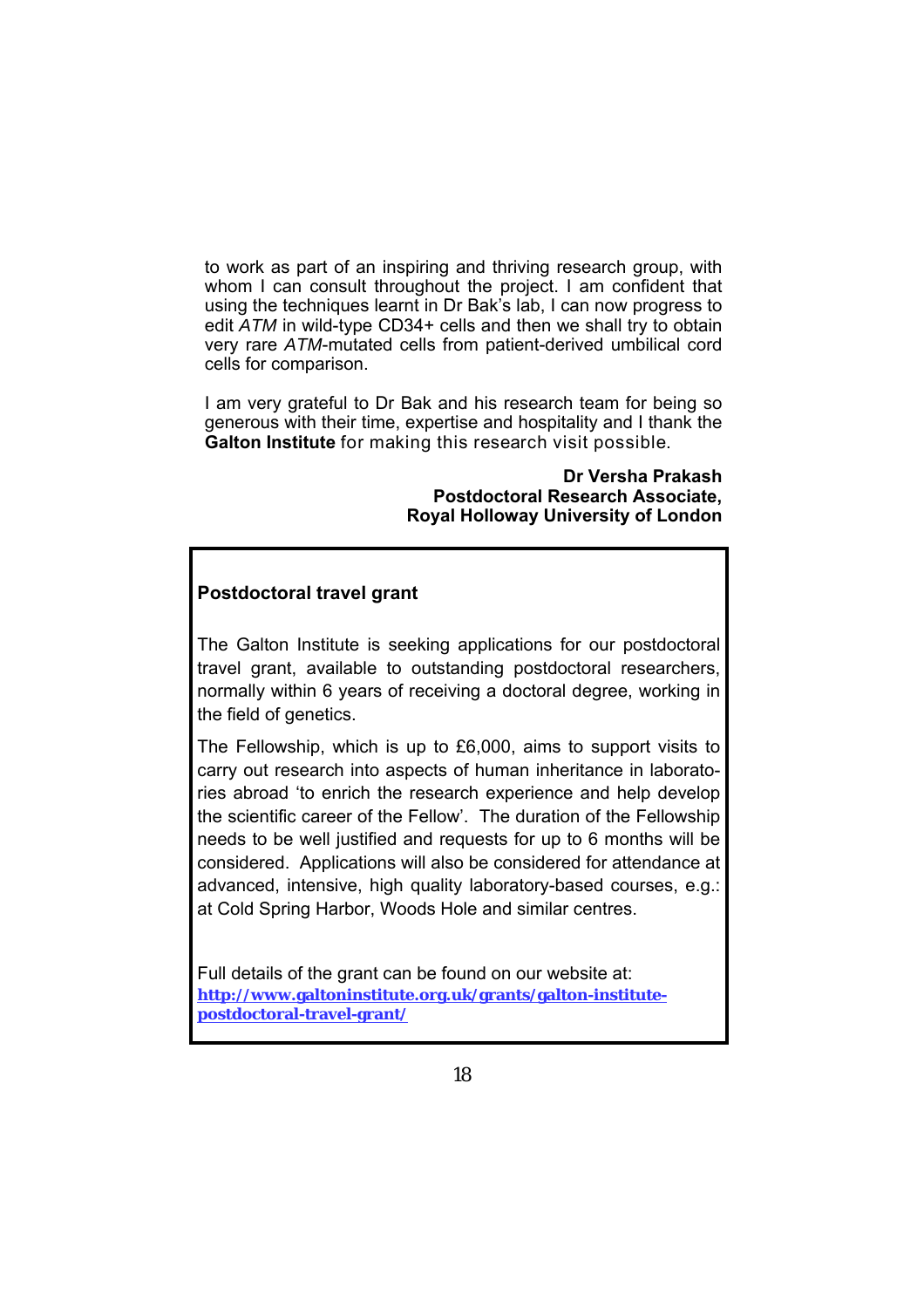# **Bridging The Gaps Interdisciplinary Approaches in Life Sciences**

European Molecular Biology Laboratory PhD Symposium October, 2017 Heidelberg

This international PhD Symposium focused on understanding and analysing living systems by means of different scientific disciplines. The conference was organised by first-year PhD students of EMBL and was mainly aimed at PhD students, but was open to everyone. It attracted researchers of all stages, and from different countries, who were interested in interdisciplinary research in the life sciences. A total of 170 participants met in the conference facilities of the Advanced Training Center at EMBL. Over the course of three days, lectures from 15 invited speakers together with short and flash talks, selected from abstracts submitted by participants, were given.

After opening the meeting by the organisers, a welcome speech was given by **Dr Ian Mattaj**, Director General of the EMBL, who highlighted the long tradition of the EMBL PhD Symposia and its origins in the curriculum of the PhD education at EMBL, giving students the opportunity to gain experience in sponsor acquisition, assembling of a scientific programme and handling of the complete logistics behind a conference.

The following scientific programme was set under a comprehensive theme for each of the three days of the symposium: "Evolving Life, Modifying Life and Visualising Life". "Evolving Life" was opened with the keynote lecture, held by **Dr Jason Chin** from the MRC-LMB in Cambridge, speaking about his research on reprogramming of the genetic code in cells and animals, and applications of this technique for chemical biology. The topic was further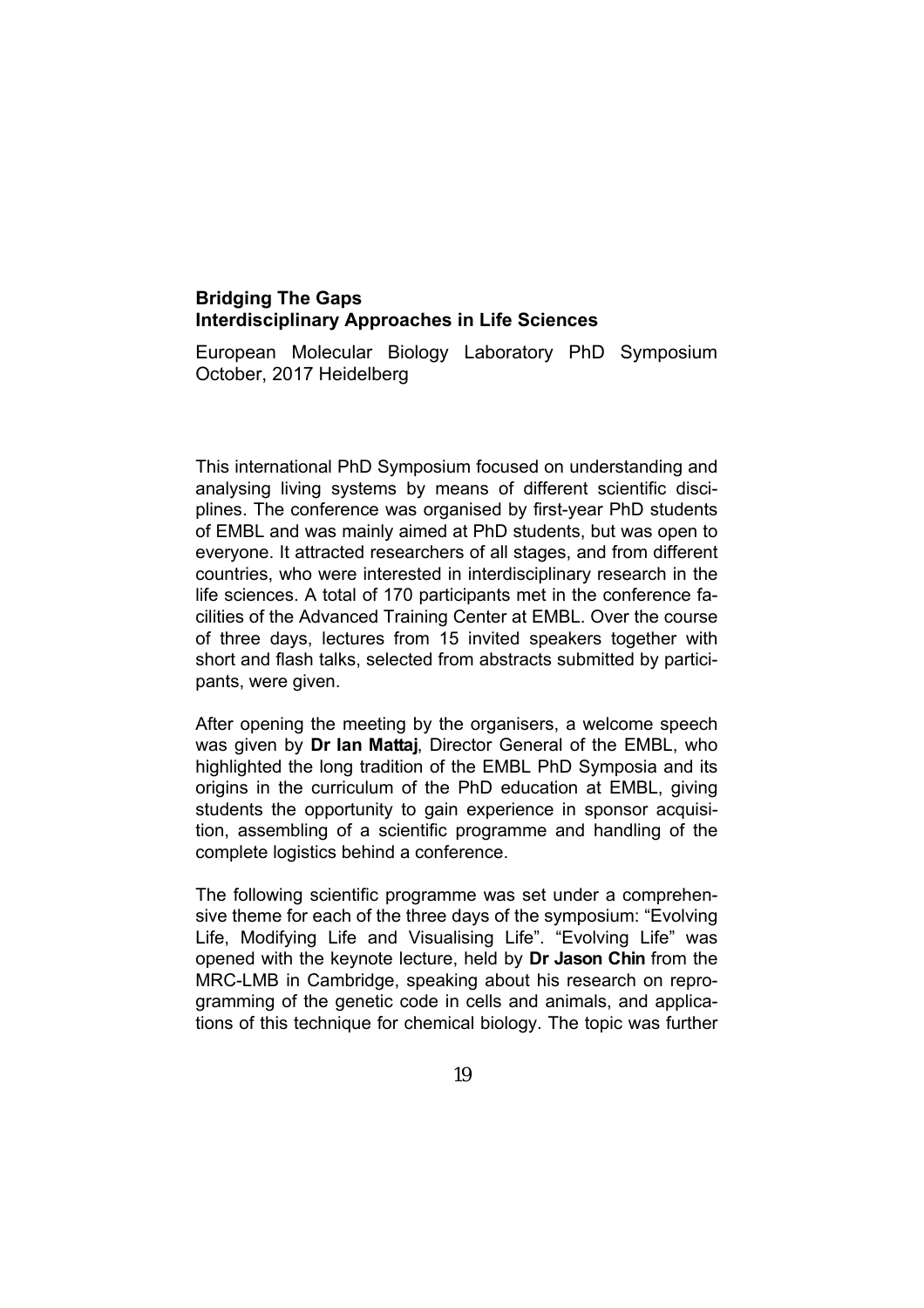discussed during Dr Chin's blackboard session parallel to the lunch break. The next lecture was given by **Angela Relogio** from the Charité Medical University of Berlin, who talked about her work on circadian rhythms and the importance of time in biological systems. Following a lecture from the science journalist **Franziska Badenschier** from Science Media Centre Germany, on how to communicate with journalists about scientific topics, **Janet Kelso** from the Max Planck Institute for Evolutionary Anthropology in Leipzig, spoke about her research on comparative genomics to analyse mixing between modern humans and Neanderthals. The last lecture of the first day was given by **Professor Barbra di Ventura**, from the University of Freiburg, about her work on optogenetic tools to manipulate and analyse dynamics in living systems. The day was closed by blackboard sessions with Franziska Badenschier, **Professor Dorothea Fiedler** (FMP Berlin), Professor Barbara di Ventura and **Dr Eva Haenssler** (QIAGEN) allowing discussions in smaller groups.

The second day with the topic "Modifying Life", started with a lecture from **Dr Christoph Merten** from EMBL about microfluidics and applications of the techniques for compound screenings and for diagnostics. This was followed by a keynote lecture given by **Professor Dorothea Fiedler**, who talked about the relevance of inositol pyrophosphates in signalling and how to use chemical tools to investigate them. This lecture was followed by a talk on 4D-bioprinting of different tissues given by **Dr Mikael Garcia**, project manager at the French start-up company Poietis. Next, **Carla Fehr** from University of Waterloo, Canada, talked about women in the Scientific Community and how hierarchical structures developed in recent times. The next lecture was given by **Professor Ernst Stelzer** from the Goethe University in Frankfurt, about engineering and applying state-of-the-art microscopy techniques, and in particular the use of light sheet microscopy for imaging of organismal development. This second day was closed with a panel discussion about career perspectives in the life sci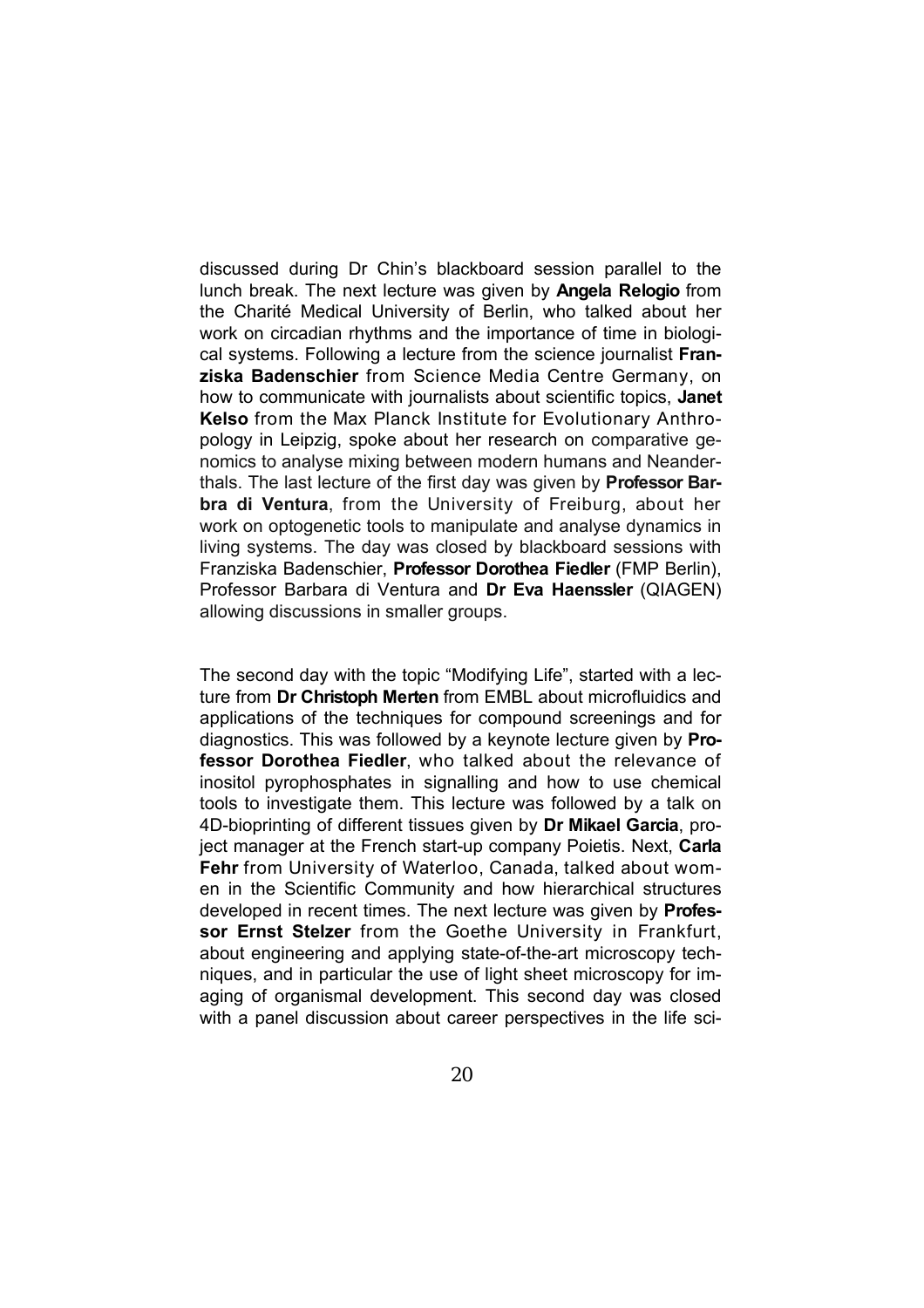ences with panelists from industry, start-up companies, science communication and academia.

The last day of the symposium was held under the theme "Visualising Life" and started with **Professor Suliana Manley** from EPF Lausanne, who talked about advances in super-resolution microscopy. The subsequent keynote lecture was given by **Professor Michael K. Rosen**, from the University of Texas Southwestern Medical Center, addressing the physical mechanisms of phase separation and liquid demixing and the relevance for the organisation of cells. **Dr Arnaud Gautier** from École Normale Supérieure in Paris, talked about developing tools to turn on fluorescence of protein tags via small molecules with high temporal precision. Subsequently, **Dr Fiametta Ghedini** from Spotify talked about the use of comics for science communication. Next, **Dr Lori Passmore** from the MRC-LMB in Cambridge gave a lecture about the use of cryoelectron microscopy to understand polyadenylation of mRNA. Finally, **Professor Carla Fehr** talked about "The pleasures and perils of researching across disciplinary boundaries". The scientific programme was concluded with blackboard discussions with Dr Gautier, Prof. Rosen, Dr Passmore and Dr Ghedini before the symposium was closed with an award ceremony for posters and short talks.

During these three days, a diverse programme was offered, ranging from scientific talks to science communication and philosophical discussions. All these talks emphasised the power of bridging disciplines to reach a common goal: Understanding life.

Thanks to the commitment of all those involved and the kind support of our sponsors and supporting grants, including the generous **Galton Institute** Conference Grant, the conference was an insightful and scientifically highly valuable meeting.

> **Maximilian Beckers Annika Brosig Isabell Schneider EMBL**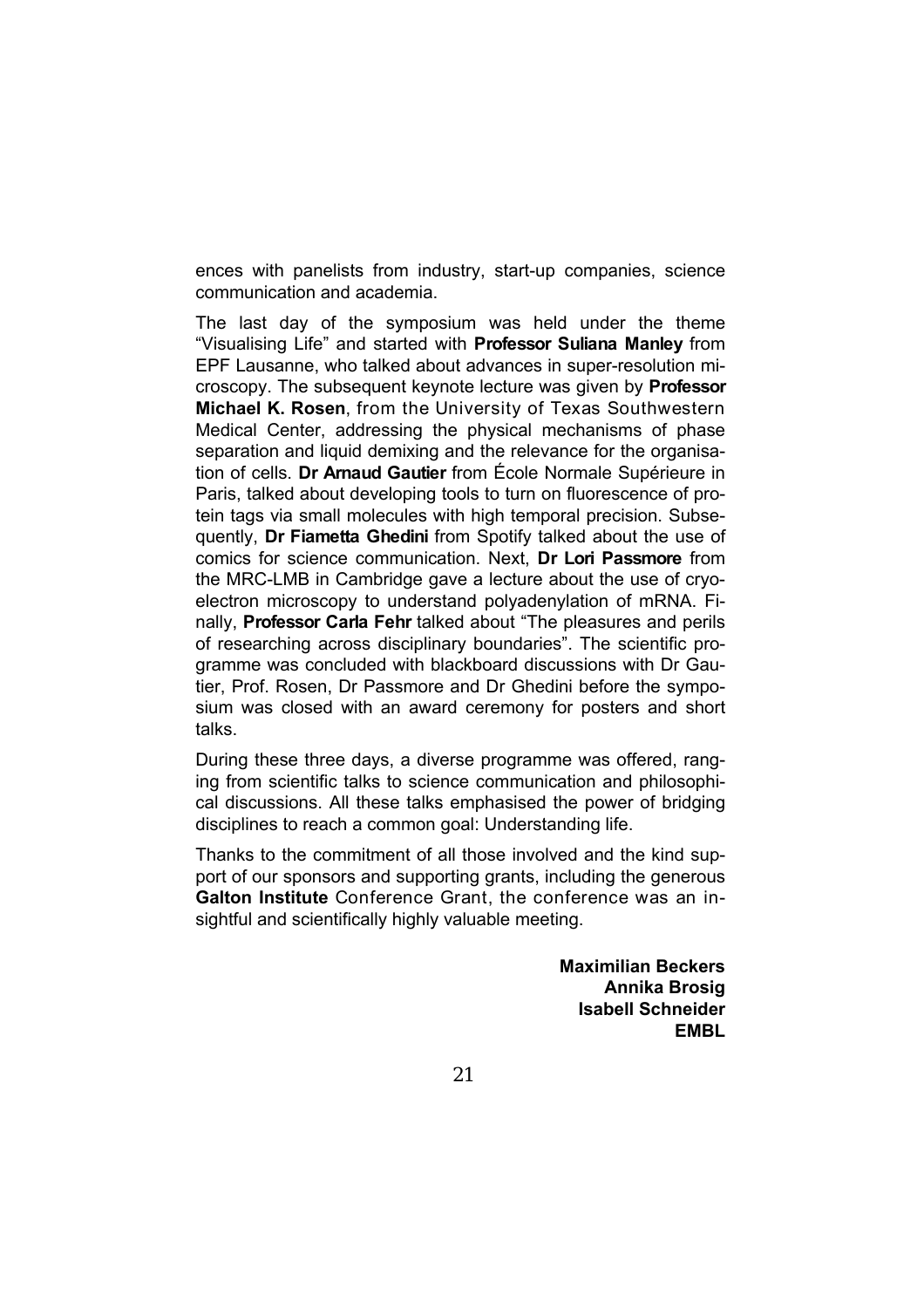#### **Genetic Alliance UK Successful Partnerships Conference 2016**

This is the flagship event in Genetic Alliance UK's calendar and is an excellent opportunity to bring our members together to hear about our achievements for the previous year, what's going on in the research and policy world relating to genetics and to announce plans for the year ahead.

126 people attended the event, over 88 of them representing the patient group members, with other attendees being researchers, clinicians, industry, trustees and staff.

Presentations covered a variety of issues: **Dr Gina Radford**, Deputy Chief Medical Officer discussed the impact of genomics on healthcare; **Sarah Rickwood** from IMSHealth covered the new challenges of Orphan Drugs in Europe. With the focus of our conference being partnerships, we heard from **Jan Mather**, Chair of Behcet's Patients Centres on their partnerships with clinicians. Our members were also at the centre of our event: **David White** from Cavernoma Alliance UK, **Heather Band** from Batten Disease Family Association and **Gillian Thomas**, a carer for a patient with myeloma, shared their experiences of partnerships with a variety of stakeholders such as researchers, patients and policy makers.

Feedback of the conference through an evaluation survey to all delegates was positive; all of the speakers were rated 'Good or Excellent' by 96% of attendees while 92% said they would be interested in attending the conference next year.

Comments from attendees included: "This was wonderful. Thank you for giving us the opportunity to meet up and talk to each other" and "Good programme, with a nice diversity of talks, both patient group examples and policy points." Positive feedback was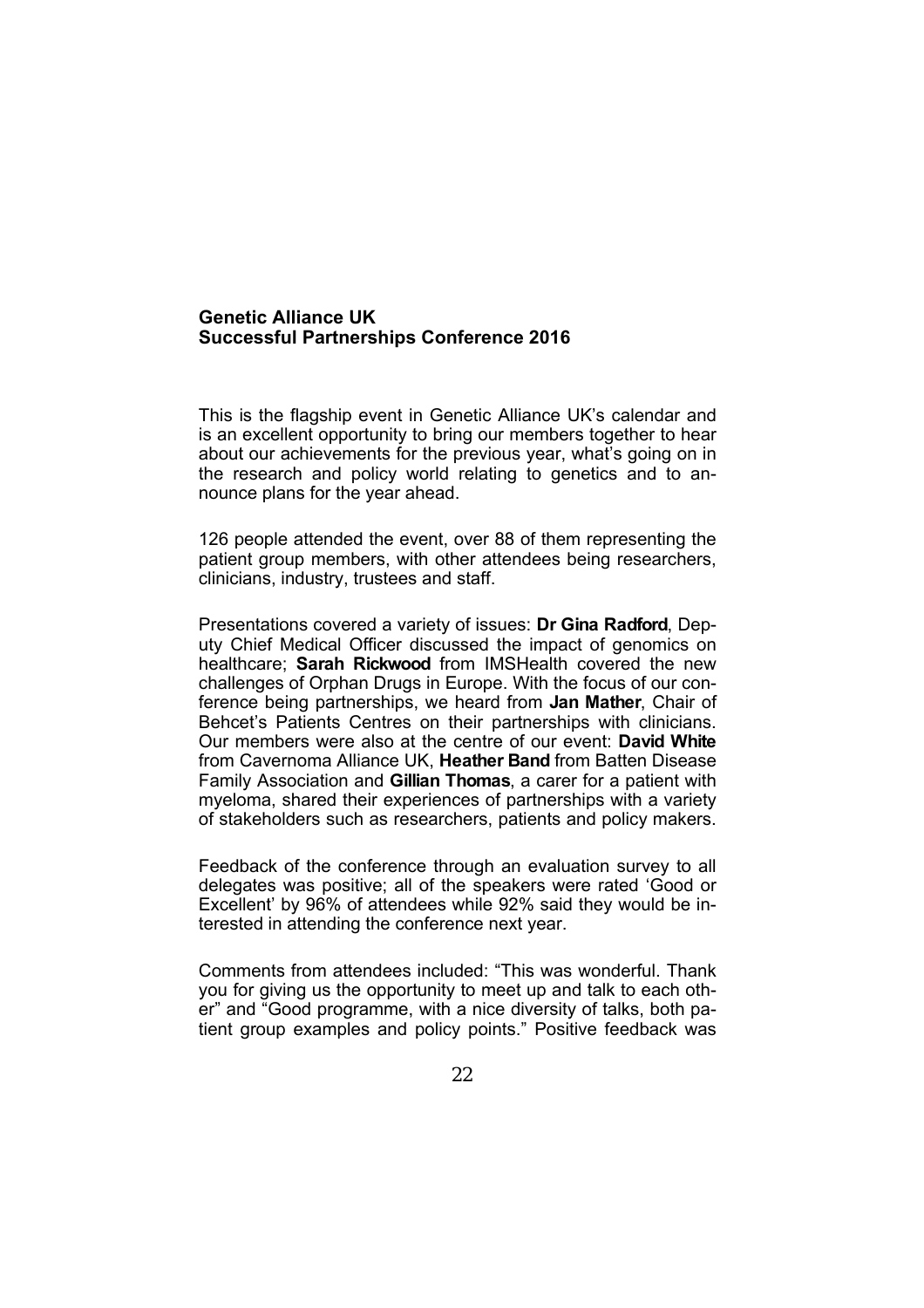also received on our conference pack, which included a booklet containing all the information for the day, including names of attendees and also our annual report and accounts for 2015-16, which may also be accessed at: **https://www.geneticalliance.org.uk/media/2503/genetic-**

**alliance-uk-annual-report-2015-2016.pdf** 

The conference was supported by the **Galton Institute**, for which the charity is very grateful.

> **Mariana Campos Genetic Alliance UK**

### **University of Cambridge's Centre for Research into the Arts, Social Sciences and Humanities (CRASSH)**

**Mapping Morality in Global Health** 

**26-27 July 2018** 

This conference, jointly organised by academics from the University of Cambridge and Oslo, had originally been conceived of as an opportunity to explore concerns around the growing popularity of 'effective altruism', especially as applied to global health funding. Of particular concern was the oft-deployed tagline of "simple solutions to complex problems". To those of us involved in doing either the work of public health or the work of closely observing it, the promise of a "simple solution" to performing efficacious and morally robust global health, seemed incongruous with the unavoidably complex and variable moral, political-economic and technical landscapes of global health. As effective altruism is not the only moral framework deployed in global health that utilises a simplified rendering of these complex and diverse moral landscapes, it was necessary to expand the scope of the conference beyond consequentialist ethics. Ultimately, the conference was realised as a forum in which the complexity, diversity and nuance of the moral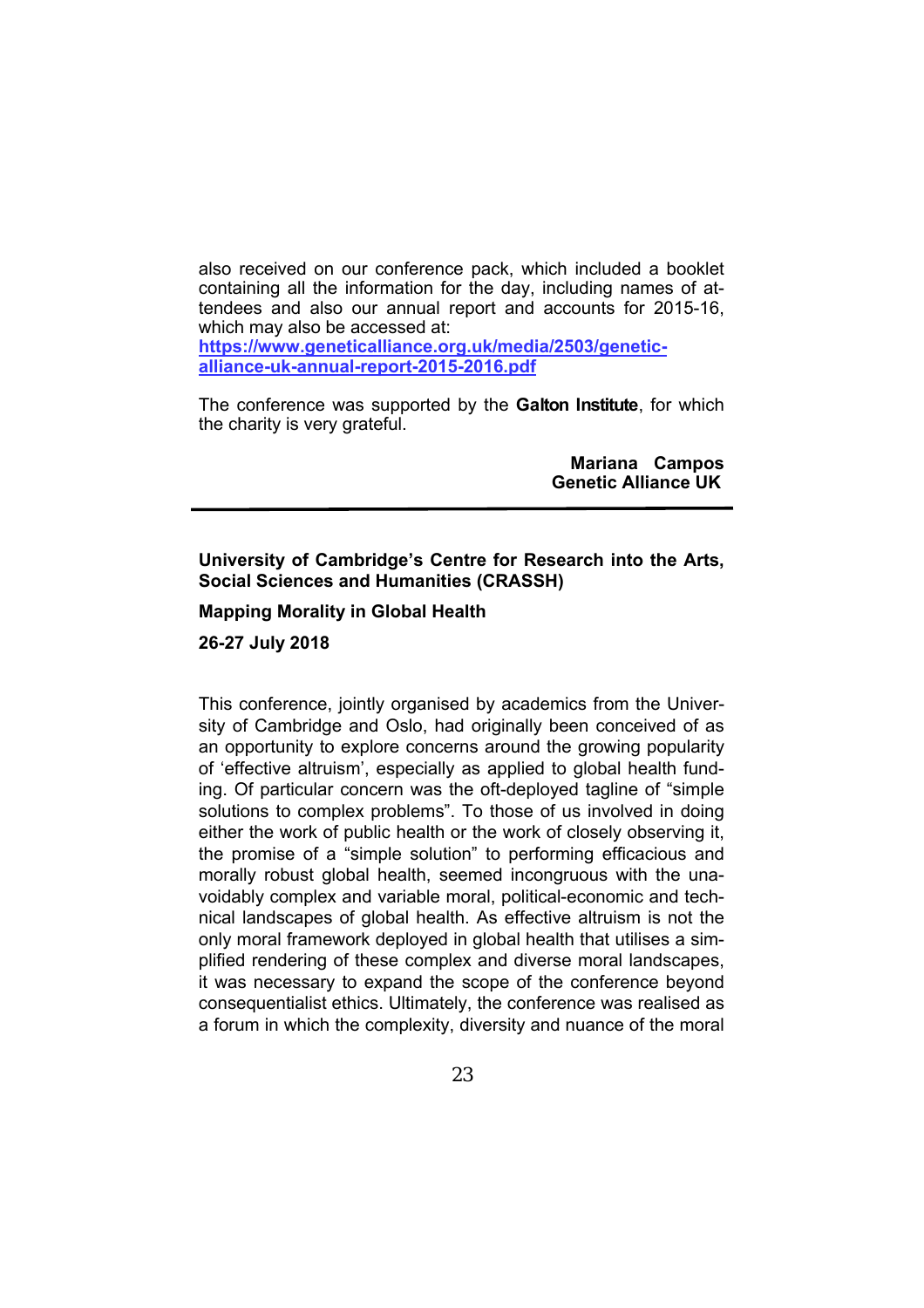landscapes of global health might be re-asserted and the processes and consequences of particular "flatland" renderings of it be properly examined, be they consequentialist, humanitarian, religious or otherwise.

The conference was a success, both in terms of its popularity and also in its stated ambition of reasserting complex moral landscapes relative to reductionist moral paradigms of global health. Thirty speakers from nine countries took part in the conference, which included leading epidemiologists, anthropologists, historians, law scholars, sociologists, economists, and political scientists. In addition to the speakers, an audience of 25 people registered for the full two days of the conference with a number of others, mostly students, attending individual sessions. The conference fuelled numerous impassioned yet considered discussions, as speakers and audience members attempted to trace the contours of a range of moral features in global health. Whilst it is not possible to catalogue all of these discussions here, or do justice to even the most prominent ones, it is still worth mentioning a few recurring themes and a particular tone to the discourse that proved invaluable in developing a meaningful rendering of the moral landscapes of global health.

The conference commenced with a paper by anthropologist **Professor Peter Redfield** on the fungibility of human life. The paper and discussion which followed set a particularly productive tone, one that focused on the relationships between different moral renderings of situations rather than attempting to assert the rightness or wrongness of any particular moral framework. Throughout the conference this constructive, non-combative approach to moral discourse was further bolstered by a recurring focus on empirical nuance rather than rhetorical absolutes. In a number of papers this was manifest by a focus on historical continuities, showing the shared origins, and subsequent divergences,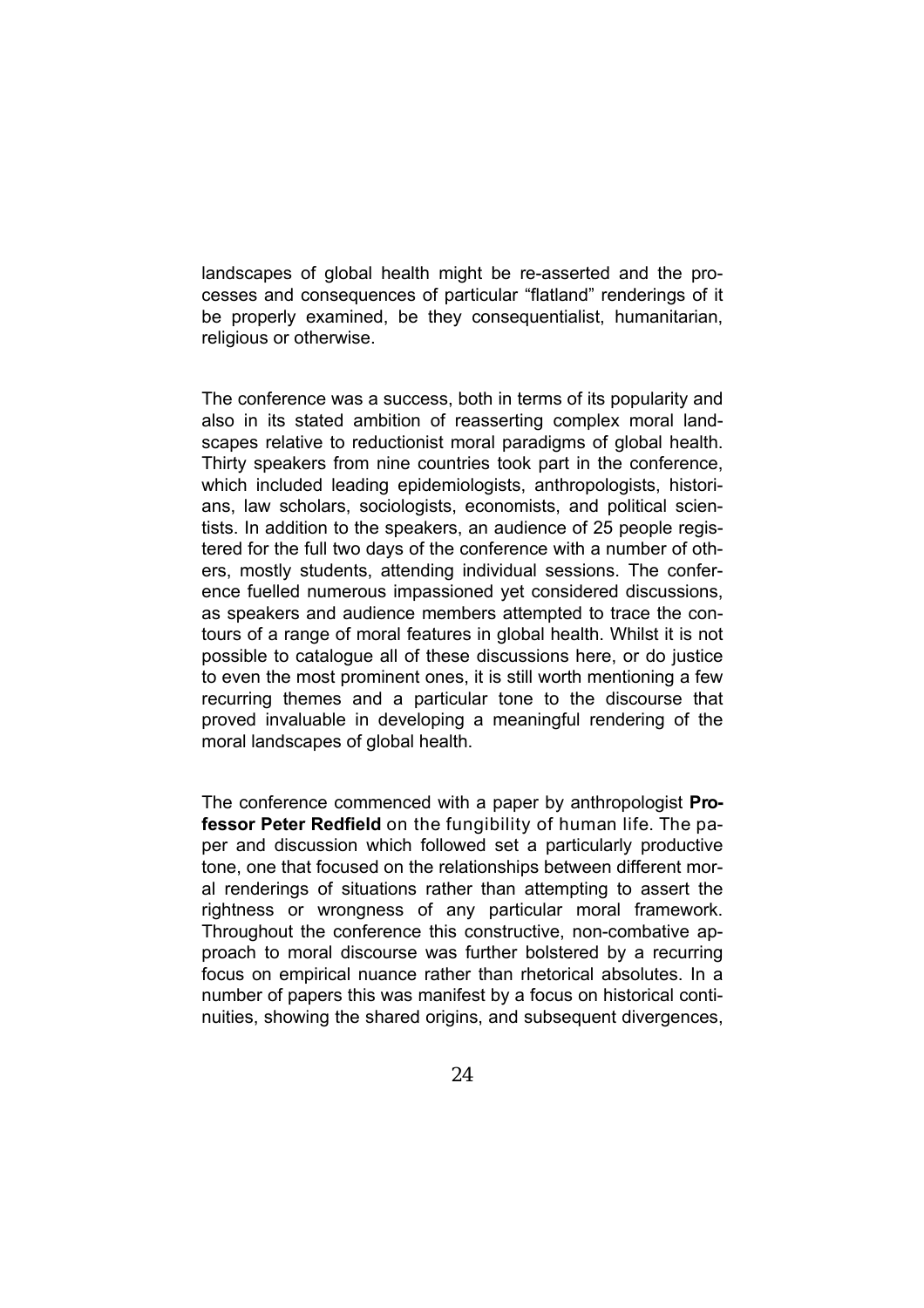of different contemporary moral frameworks. This approach was perhaps clearest in a paper by **Professor Jean-Paul Gaudillier** tracing the linear, rather than revolutionary, emergence of the 'Global Burden of Disease' (GBD) metric in the 1990s and the reductionist approach to health policy it appeared to herald. For the most part, however, nuance was established in the conference's papers through an attention to the multi-layered nature of moral discourse in global health enterprises. These overlapping, sometimes contradictory, layers were perhaps best illustrated through comparisons of the papers of the law scholars present, which dealt with the legal, political, or policy-driven rhetoric of global health, and those of the anthropologists, sociologists and historians, which gave accounts of the messy playing out of the global health initiatives on the ground, which often appeared to diverge, or even be entirely independent of the high-level rhetoric. Even within detailed empirical accounts of singular events, however, a multiplicity of the moral paradigms being enacted or referenced was evident. For example, in **Dr Sophie Roborgh's** account of the activist doctors of the 2011- 2013 Egyptian uprising, who could seamlessly slip between the roles of rockthrowing activist and politically neutral medical volunteer, tending to injuries on both sides. Collectively, this tone and these foci created detailed, realistic renderings of the complex moral landscapes of global health.

The importance of this kind of re-assertion of the complexity of moral landscapes in the face of increasingly default, reductionist models, was perhaps best illustrated by **Professor Margaret Sleebom-Faulkner's** paper on Non-Invasive Prenatal Testing (NIPT). In her paper, Professor Sleebom-Faulkner describes different countries' diverse, culturally-grounded, views of reproduction, life and disability and how they relate to particular moral concerns around NIPT and its application in screening for chromosomal abnormalities and elective abortions. The paper also tracked a blanching of these fundamental concerns with a preva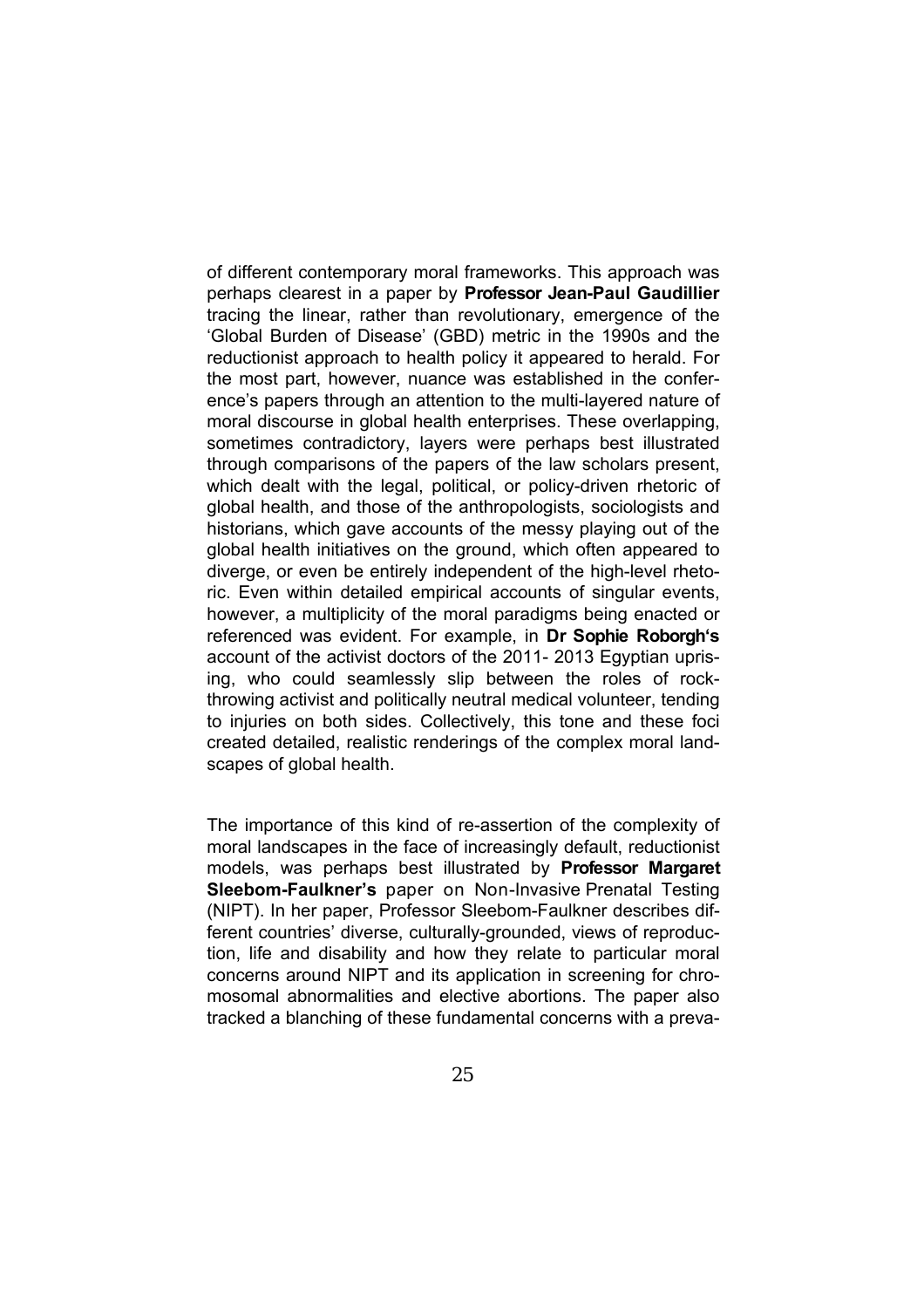lent utilitarian approach to NIPT policy, which Sleebom-Faulkner attributes to governments' inabilities to engage with such diversity and complexity of moral concerns within their countries. This blanching, and as such erasure, of some of the most significant moral discussions available to society is obviously of great concern. Some of the more practical unintended consequences of not properly attending to the messiness and complexity of health initiatives were captured in papers such as **Claire Wendland's** keynote address, which described the rollout of a programme in Malawi aimed at improving birth outcomes by increasing the involvement of men. Not only was the effect of this initiative on birth outcomes unclear, but in some of its manifestations appeared to create far more taxing, disempowering, and complex moral worlds for both expectant mothers and fathers. Finally, **Ruth Jane Prince' s** paper discussing the varied moral, political and economic landscapes of the Universal Health Coverage (UHC) movement in Africa, arguably the most significant burgeoning global health initiative at present, flagged the urgent need to engage with such complex moral landscapes going forwards.

There were a number of interesting papers and important discussions tackling issues outside of complex moral landscapes and consequentialist ethics. Notably, there were two panels which exclusively examined North-South global health collaborations. The papers in these panels covered topics ranging from the scientific ethos of Global South researchers whose career trajectories are largely determined by Western funding priorities (**Ferdinand M. Okwaro),** to questions of ownership and authority (**Jenny Thornton**) and the role of trust in contemporary transnational collaborations (**Angeliki Kerasidoou**), to the unwitting facilitation of foreign research projects through the performance of "deviant" research ethics by local actors (**Emmanuelle Roth**).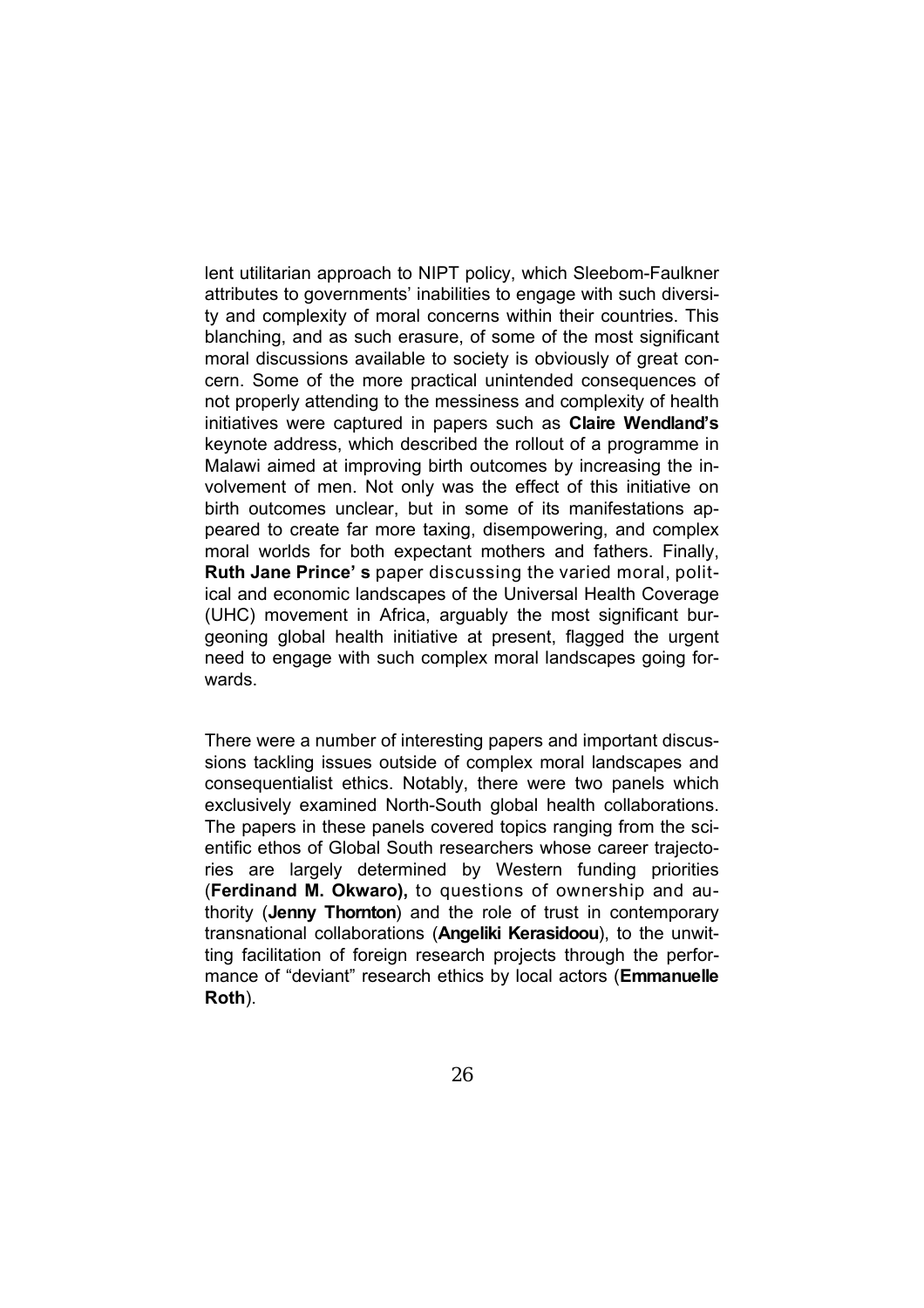The conference demonstrated that whilst what might be seen as "reductionist" or simplified moral frameworks have clear utility within global health, it is crucial that they are understood in relation to complex, multi-layered, moral, political, cultural and economic landscapes. The conference also demonstrated the usefulness of a multidisciplinary approach when attempting to develop such detailed, realistic renderings of these complex environments. Whilst some disciplines might struggle to speak to each other directly, the mix of perspectives provides a multi-dimensionality to these issues which reveals significant features of these landscapes that might otherwise go unseen. These insights and the discussions that yielded them, as well as the conversations and collaborations they have subsequently seeded, would not have been possible without the support of the College of Research into the Arts, Social Sciences and Humanities (CRASSH), The Institute of Medical Ethics (IME), the **Galton Institute,** and the University of Oslo.

A copy of the program and the abstracts for all of the papers is available at: **http://www.crassh.cam.ac.uk/events/27450**

## **Freya Jephcott University of Cambridge**

# **Grants for conferences and workshops**

The Galton Institute makes awards of up to £1000 to help meet the cost of organising and running conferences or workshops on topics relevant to the Institute's aims. We will under special, exceptional circumstances increase funding up to a maximum of £2,000, if the request is well justified.

Full details of the grants can be found on our website at: **http://www.galtoninstitute.org.uk/grants/grants-forconferences-or-workshops/**